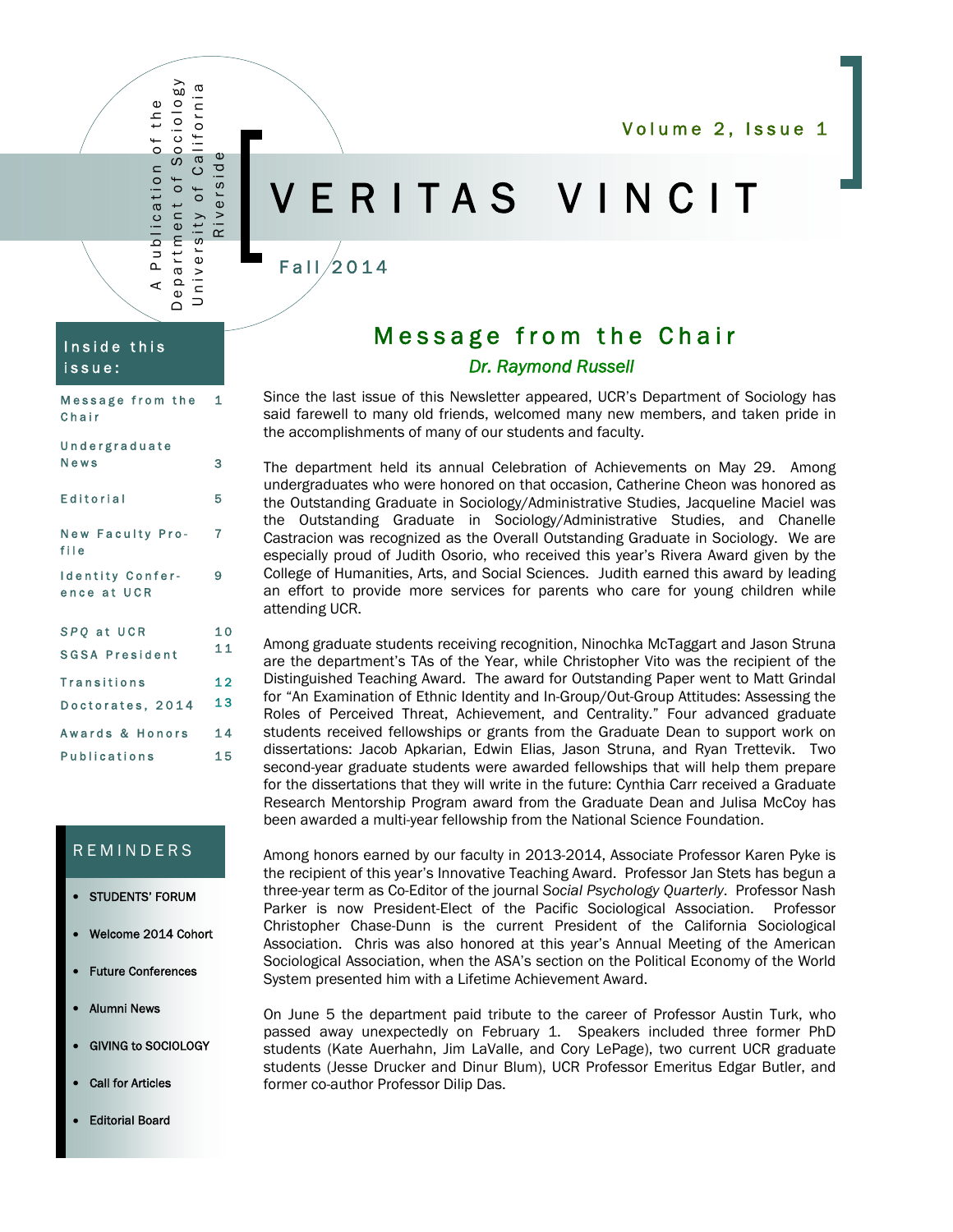Volume 2, Issue 1 Page 2

## ERITAS VINCIT

On June 13 the department said farewell to Professor Peter Burke, who was retiring, and to nine graduate students who had just completed or were close to finishing work on their PhDs: Matthew Grindal, Sooji Hahn, James Love, Kevin McCaffrey, Kerry Mulligan, Jennifer Simmers, Daniel Suh, Michael Walker, and Erin Wolbeck. Although Professor Burke has retired from teaching scheduled classes, he continues to be involved in research taking place at UCR. In July, Professors Burke, Stets, and Savage were notified by the National Science Foundation that it is awarding a grant to them that will support their collaborative research for another two years.

Over the summer, the department also said good-bye to two staff members who had worked tirelessly on behalf of students and faculty in Sociology at UCR for many years. Richard Munoz was for more than five years the human face of the department. Rich opened our office every day, helped student employees and faculty get paid, arranged for examinations and course syllabi to be photocopied, and generally solved our problems. Monica Kayes was for eight years part of our small but dedicated team of advisers to undergraduate students. Monica left us to take a similar job closer to her home at her alma mater, Cal Poly Pomona. Filling the vacancies created by the departure of Monica Kayes in 2014 and the retirement of Terry DeAnda in 2013 are two new but well qualified student advisers, Holly Easley and Kim Etzweiler.

Dr. Sharon Oselin became the newest member of UCR's Sociology faculty on July 1, 2014. The department has also begun searches for two new faculty positions to start in 2015. One new position will be for a researcher who studies inequalities in the incidence of disease, medical care, and/or health. This is a topic of growing interest both in the Department of Sociology and in UCR's new School of Medicine. The other new position will be in social psychology, which has long been recognized as one of the department's major strengths.

Among the improvements that the department is currently making in its undergraduate program, the most important is a new series of undergraduate seminars, which will be limited to about 20 students per class, and will be open to undergraduates only after they have taken our required classes in theory and methods. We are planning to offer three of these new seminars in 2014-2015, and at least double that number in 2015-2016.

Last spring's issue of this Newsletter was the first to be circulated to as many alumni as the University had email addresses for. Reaching out to so many people produced warm responses from many former students. Some alumni came back to see us; some sent emails filled with news and memories; some made generous gifts to the department, a total of more than a thousand dollars in new gifts just since last spring. Beginning in 2014-2015, the department will use these funds to help undergraduate and graduate students to attend and make presentations at conferences and to defray costs associated with their research. We are grateful to the alumni and friends of the Department of Sociology whose gifts have helped to make possible this support.

Raymond Russell

Chair, Department of Sociology, UCR

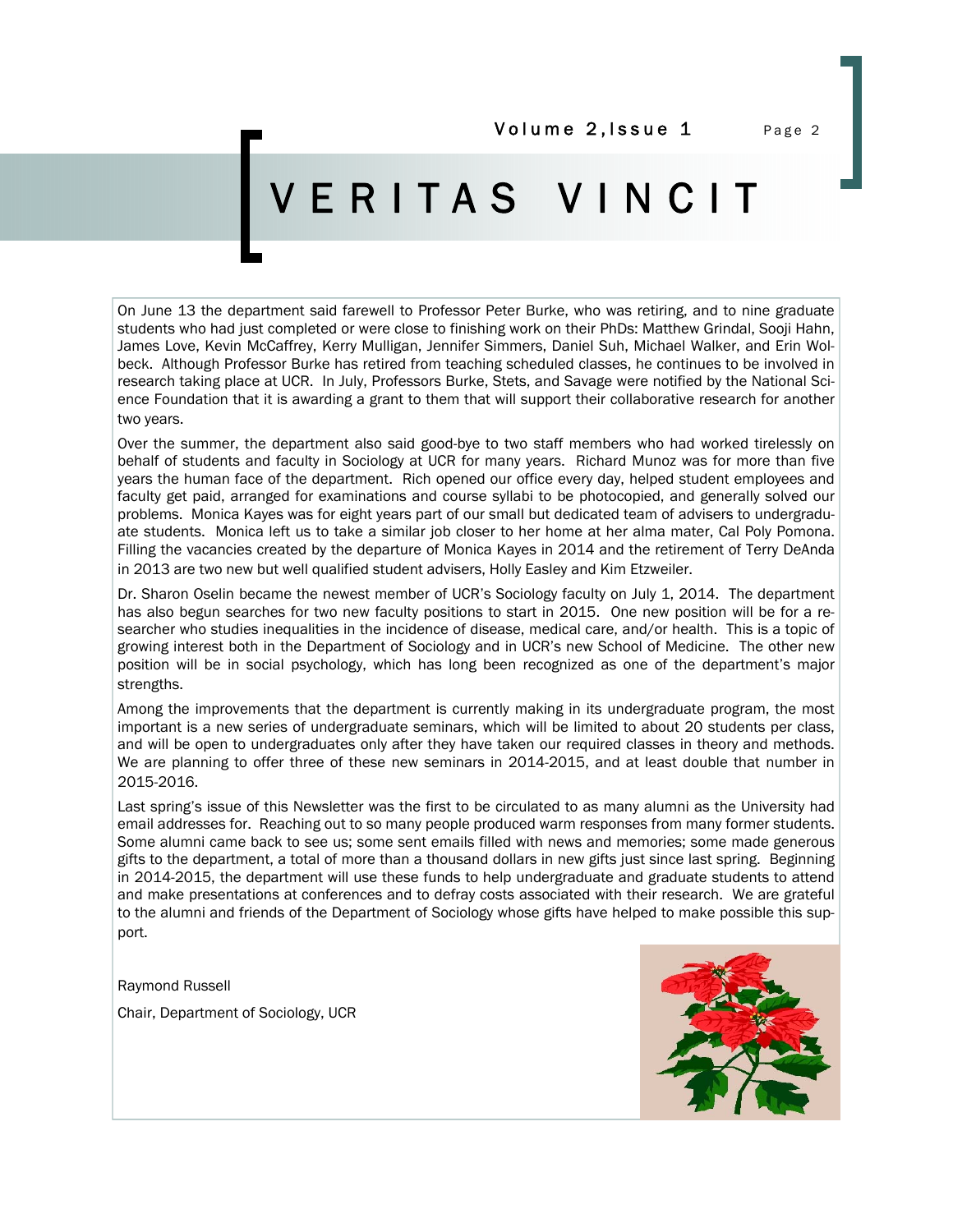## Fall 2014 Undergraduate News

### Ellen Reese, Sociology Undergraduate Adviser

*Welcome new Sociology undergraduates! Welcome back continuing Sociology undergraduates!* I hope that your summer was truly wonderful and look forward to serving as your faculty Undergraduate Adviser during the 2014-15 academic year. In this role, I supervise the students enrolled in our internship and senior honors thesis courses (Soc 198-I and Soc 199H). In addition, I oversee the development of curriculum changes for our majors and minors, help to nominate eligible undergraduate majors for awards, and serve as the faculty adviser for the Sociology Honors Club and Undergraduate Sociological Association. If you seek advice regarding your coursework or progress towards your degree, please see one of our Student Advisers, Holly Easley or Kimberly Etzweiler in the Anthropology/Sociology student advising office (in Watkins Hall 1141).

*Update on Student Advising Staff:* This summer, Monica Kays, who has advised our students for many years, left UCR for another position closer to home. She will be greatly missed by students, staff, and faculty alike! The Department has requested a replacement position and hopes to hire a new student adviser this fall. In the meantime, our undergraduate students will be advised by our current student advisers, Holly Easley and Kimberly Etzweiler. Both Holly and Kimberly have been working for the Department since January 2014. Holly has a MA degree in Education and Higher Education Administration from the University of Kansas, Lawrence and has previously worked in admissions and taught and advised multicultural and first generation students through the Office of Multicultural Affairs at the University of Kansas. Kimberly Etzweiler has a MA degree in Behavioral Science Negotiation and Conflict Resolution from CSU Dominguez Hills. Before joining our Department, she worked as a student adviser for the Psychology Department at UC-Riverside for the past seven years. We greatly appreciate all of the hard work of our current student advisers, who together advise about 1,000 Sociology, Sociology/Administrative Studies, and Sociology/Law & Society majors along with about 500 Anthropology majors.

*Capstone Seminar Development:* In June 2014, the Sociology Department received a grant to develop its upper-division capstone seminars. We are currently using this grant to improve and evaluate our existing upper-division capstone courses, including Soc 198-I (Individual Internship), Soc 195 (Senior Thesis), Soc 199H (Sociology Honors Research), and our new small undergraduate seminars offered through our newly approved Soc 186 series. In addition, we are exploring best practices regarding capstone seminars at other campuses and developing a series of new small, undergraduate seminars that we hope to offer in future years. Edwin Elias, a Sociology Ph.D. candidate, has been hired as a Graduate Student Researcher to help us on this project.

*Sociology Honors Club & Undergraduate Sociological Association:* The Sociology Honors Club is open to any Sociology junior or senior with a cumulative GPA of 3.5 or above. The Undergraduate Sociological Association (USA) is open to any undergraduate student interested in sociology. For more information about USA, see https://highlanderlink.ucr.edu/organization/usa or https://www.facebook.com/ undergraduate.sociological.association.ucr

You can also contact USA's President for 2014-15, Teh-Lei Liu at tliu015@ucr.edu.

I look forward to working with both of these organizations in the coming year!

*Interested in graduate or professional school?* If you are an undergraduate student or alum interested in graduate or professional school, you are encouraged to consult with Sociology faculty and Teaching Assistants during their office hours. Much of the information regarding graduate and professional programs, application deadlines, and the application process can be obtained through their websites, but it is often useful to obtain additional information and feedback from Sociology faculty and Teaching Assistants. Many PhD programs offer fellowships, scholarships, and employment opportunities such as Teaching Assistant or Research Assistant positions to help finance your graduate education. Both PhD programs and other professional schools can also offer you financial aid to help finance your education. The information below also provides information on various professional experiences that can help to prepare you for graduate or professional school and improve your chances for admission.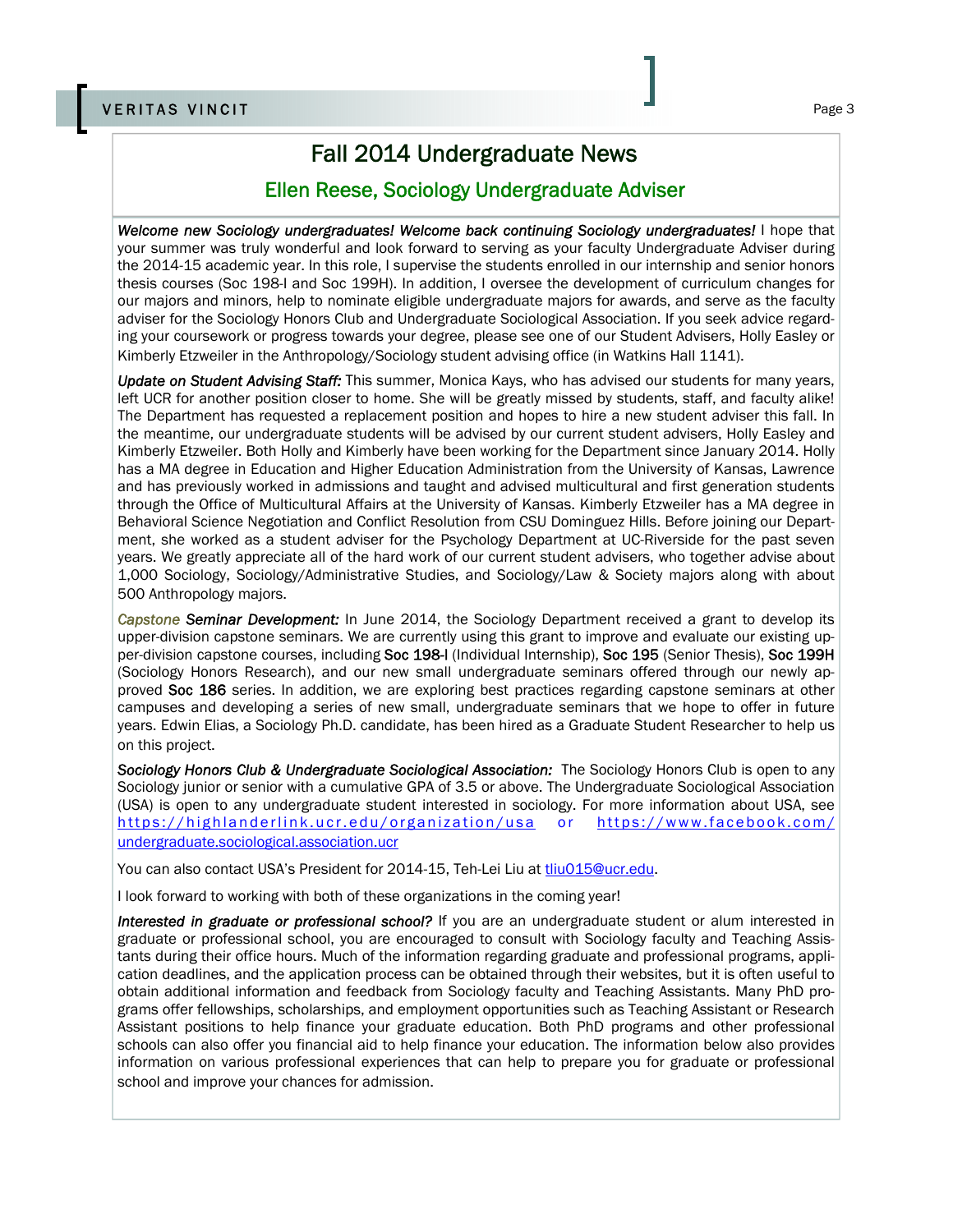## **VERITAS VINCIT** Page 4

Sociology majors can obtain course credit for both research internships and internships in the community. Sociology 197: Research Internship (1-4 units; S/NC) is a directed research course open to upper-division undergraduate students through which you assist a faculty member with their research. You enroll through a paper form with consent of a ladder-ranked faculty (those listed on the Sociology department website). Sociology 198-I: Individual Internship (4 units) is a course through which you can obtain professional experience by volunteering for a local organization, such as a local non-profit organization, a business, service center, or labor union. Up to 15 upper division students in Sociology who have earned a C grade or better in Soc 1 (or Soc 1H), Soc 4, and have completed at least 12 units of upper division sociology course work are eligible to enroll in this course.

In addition, eligible undergraduates can apply for summer research internships. The Summer Mentoring Research Internship Program is an 8-week paid summer research internship program for rising juniors, seniors, and first-year Masters students at UCR from educationally and/or socioeconomically disadvantaged backgrounds who are U.S. citizens or permanent residents, interested in entering a graduate program, and with a 3.0 or above GPA. For more information, see: http://graduate.ucr.edu/msrip.html. The Medical Scholars Program provides mentorship, workshops, speakers, and research opportunities (including an 8-week paid summer research internship) for students of all majors interested in entering medical and/or another professional or graduate program. Students who are first-generation college students and/or socioeconomically disadvantaged and/or demonstrate commitment to underserved communities are especially encouraged to apply. For more information, see: http://msp.ucr.edu/

Sociology undergraduates seeking to obtain additional professional experience are strongly encouraged to participate in programs carried out by the Undergraduate Research, Scholarship & Creative Activity Office. This office supervises research grants, fellowships, and an annual symposium for undergraduates. Their website (ugr.ucr.edu) provides information about the following opportunities:

> -Symposium: a conference for undergraduates to present their research; applications during spring quarter. For more info, see the 'Symposium' link at ugr.ucr.edu

-**Undergraduate Research Journal:** an opportunity to publish your research (12 pages max). For more info, see "Paper Guidelines" and "Submission" links at: http://ugr.ucr.edu/ journal.html

-Undergraduate Research & Creative Activity Mini-Grants: Up to \$1,000 for research supplies and/or travel for a research project. These are offered every quarter for students with 3.0 or above GPA. For more information, see the 'Call for Proposals' at: http://ugr.ucr.edu/ grants/students/student\_grant.html

-Chancellors Fellowship: Provides awards up to \$5,000 for undergraduate student engagement in a faculty mentored research project for use in July 2014-June 2015. Unless enrolled in HNPG 150 or 151, applicants *must* attend a required workshop & have a 3.0 or above GPA. For more info, see http://ugr.ucr.edu/chancellor\_fellowship/

Sociology seniors can complete a senior thesis project on a topic of their choice through **Sociology 195: Sen**ior Thesis. Students must identify a senior thesis adviser who is an Assistant Professor, Associate Professor, or Professor of Sociology in order to enroll in this course and to supervise their project. Sociology seniors who have a cumulative GPA of 3.5 or above are eligible to complete a senior honors thesis through concurrent enrollment for 3 consecutive quarters in Sociology 199H: Senior Honors Research and Sociology 195: Senior Thesis. For more information, students should contact the Sociology Undergraduate Adviser, Ellen Reese (ellen.reese@ucr.edu). A total of 9 Sociology undergraduates successfully completed senior thesis projects this 2013-14 academic year. We are currently in the process of enrolling thesis students for this coming academic year.

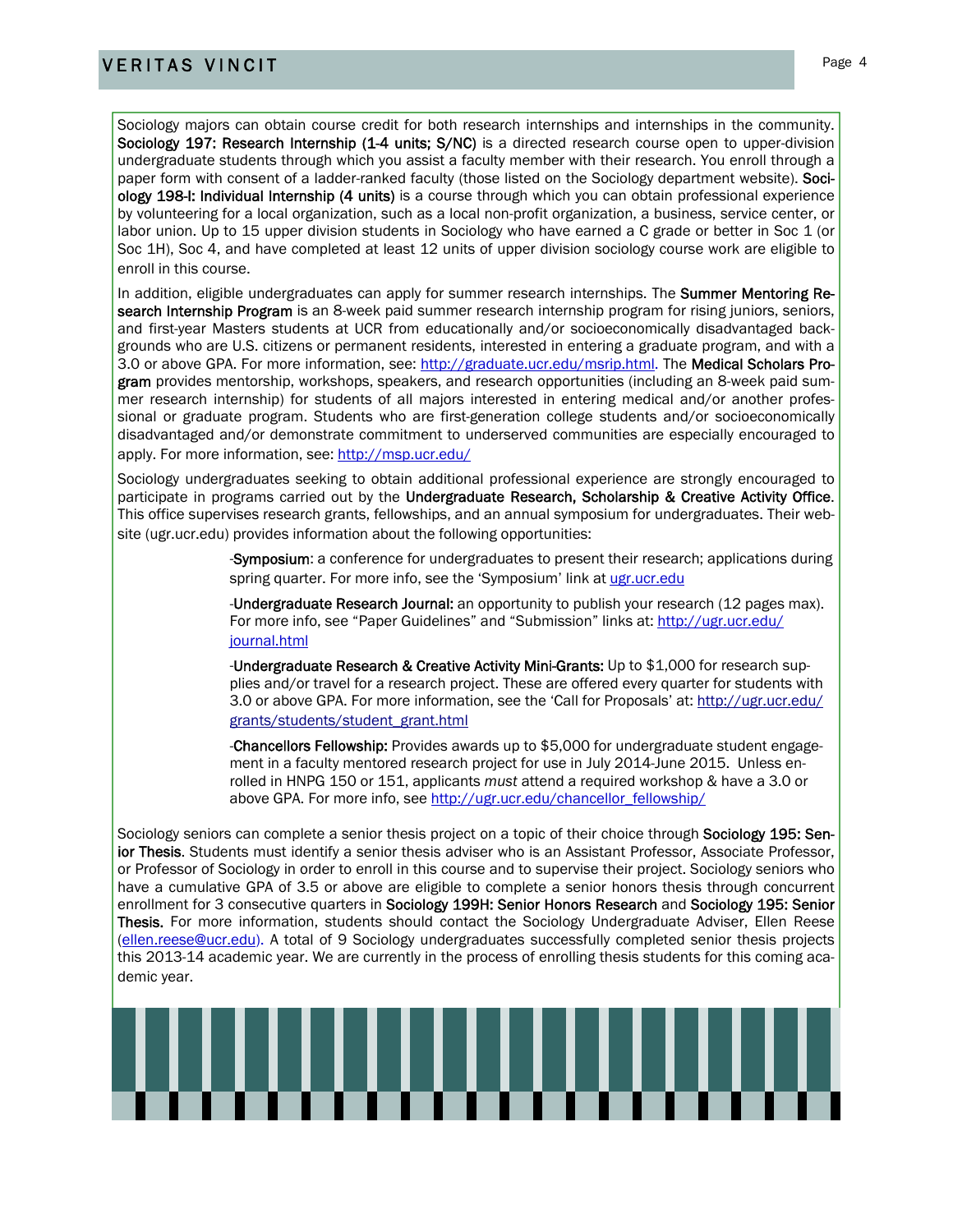## Volume 2, Issue 1 CDITORIAL Page 5

## Reflections on a War Centenary Year  *Augustine J. Kposowa*

This year marks the Centenary of the First World War. Although the immediate cause of war was the assassination of Archduke Franz Ferdinand and his wife Countess Sophia Chotek in Sarajevo on 28 June 1914, actual combat in the Great War did not start until August 1914, following Britain's declaration of war on Germany. It was described at the time as the War to end All Wars, but global events since 1918 have shown that this designation was too optimistic. Instead, a lasting lesson from the Great War remains a modification of Hegel's dictum: "We learn from history that man never learns from history." The world did not become less, but more violent after the guns fell silent in 1918. The War never ended any wars; the burning desire to punish Germany consumed the 'Victors' gathered at Versailles who were oblivious to the fact that they were sowing the seeds of the next war as they dictated the terms of the Peace Treaty. The Germans were never consulted, and their humiliation at Versailles would have consequences for the world barely twenty years later.

This Centenary Year has been quite extraordinary in terms of the display of humans' inhumanity to their fellow humans. The violence, suffering, and misery to which some of the world's citizens have been subjected by brute force of arms, tanks, missiles, bombs and other instruments of war and coercion are perplexing.

A resurgent Russia surprised many by engaging in bizarre maneuvers aimed at destabilizing Ukraine. Although President Putin dislikes the idea of being compared to Hitler, his hybrid war posture nevertheless resembles the Trojan Horse tactics employed by the Nazi leader in the years leading to the Second World War. At the time, ethnic Germans living outside the Reich were considered part of the German fatherland, and had to be protected. This was the justification used to effect the Anschluss (union with Austria) in March 1938, although Austria had not persecuted any German. Mr. Putin may do well to reflect upon Germany's reoccupation of the demilitarized zone of the Rhineland (7 March 1936), the cession of the Sudetenland (29 September 1938), Nazi demands for Danzig and return of the Polish Corridor—events that led to that fateful day, 1 September 1939 when German troops invaded Poland, followed by Britain and France declaring war on Germany (3 September 1939), ushering in the Second World War. The forceful Russian annexation of Crimea in March, arming of pro Russian separatists, the sending of convoys ostensibly carrying Russian humanitarian aid, but followed quickly by substantial territorial gains by pro Russian rebels—all carried out in the name of protecting ethnic Russians in Ukraine are ominously similar to events preceding the Second World War. Russia may well end up creating a frozen war in Ukraine, leaving that country in a permanent state of territorial dispute and instability. Pro-Russian separatists have shown no credible commitment to honoring the recent ceasefire, and ongoing violations of the same show that Russia is likely to have its buffer state (against possible NATO eastward expansion) and ultimately achieve Putin's dream of a 'novorossiya.'

Boko Haram, which was founded in Maiduguri in 2002 initially claimed to be opposed to what it termed 'Western Education.' In 2009, however, the insurgents launched military operations aimed at creating an Islamic state in northern Nigeria. Decades of corruption in Nigeria, especially within the officer corps, coupled with gross human rights abuses of civilians during internal peace keeping missions had eroded professionalism in the ranks, and rendered the Nigerian army an ineffective fighting force. Thus, throughout spring and summer the army found itself outflanked, outgunned, and outmaneuvered in encounters with the insurgency, and Boko Haram captured many major towns and villages in Borno state. The state capital, Maiduguri remains vulnerable, and its fall could pose an existential threat to the Federal Republic of Nigeria. Never since the civil war (1967-1970) has the nation been so much at risk of breakup, for if the Nigerian armed forces cannot halt Boko Haram from taking over Maiduguri, it is unlikely that they will be able to prevent the group from going all the way to Abuja. The fate of over 200 boarding school girls abducted earlier in the summer still remains a mystery; the Nigerian armed services have yet to rescue them.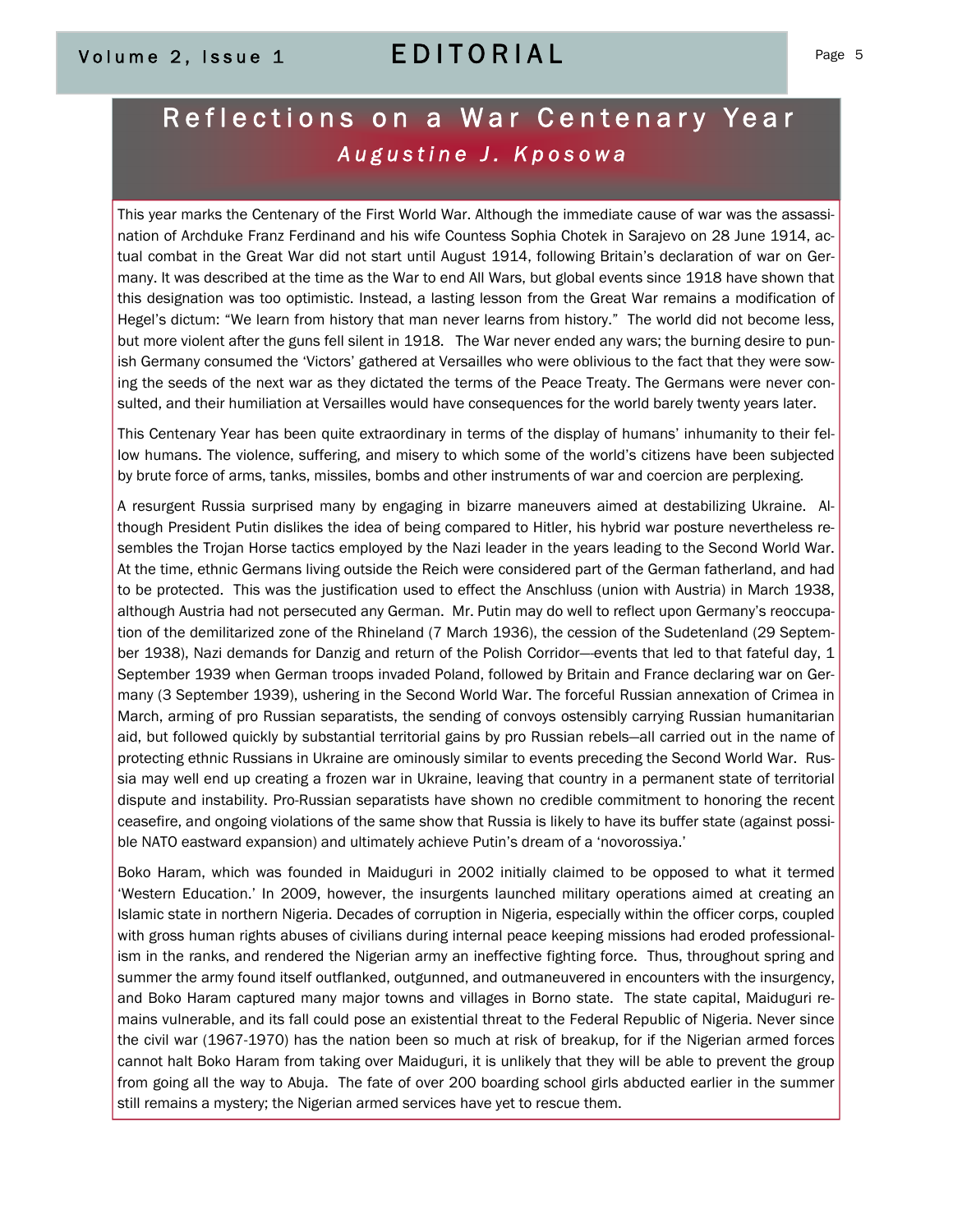## Page 6 VERITAS VINCIT

This Centenary Year also witnessed Israel launch military campaigns in Gaza on 8 July that led to needless deaths. Peace Research Institute Oslo\* puts the number of Palestinian casualties, mainly civilians at 2,100, and Israeli deaths, mainly soldiers at 73. Peace has been elusive in the Holy Land for nearly sixty-six years. It is likely that without sincere goodwill (shown in deeds, not rhetoric) and political courage for uncomfortable comprises by both parties in the broader dispute, the next Centenary may yet find an uneasy status quo.

There were many conflicts in 2014, but the coming of a self styled Islamic State (IS), perhaps a blowback to the 2003 ill-fated US invasion of Iraq was especially frightening. The US trained Iraqi army quickly disintegrated in early June in the wake of the insurgency, with IS fighters seizing a sizable portion of territory in Iraq and Syria. Emergence of IS was perhaps not a surprise to many who warned back in 2003 that the invasion of Iraq was a huge strategic blunder; more shocking was the speed at which the Iraqi army collapsed.

In early September, winds of war blew from Washington to the Middle East. Wars are often easier to start than to end, and victory can be hard to define. Despite atrocities that the Islamic State had committed, few citizens asked whether war was the only answer. What are long-term consequences of another US military adventure in the Middle East? Yes, there are Arab 'coalition partners' all of which are Sunni dominated states. However, these same nations have for decades been under autocratic regimes (Saudi Arabia uses beheading as a form of execution, though lethal injections ought not be celebrated as progress). Gauging anti-IS support in those countries is hard, let alone count new foes that US bombs may be creating.

The United States risks remaining on a permanent war footing in more or less the same way it has been since the attacks on New York and Washington on 11 September 2001. It is legitimate to ask whether the economic, social and other costs can be sustained indefinitely, especially in view of rising income and wealth inequality, degradation of transport infrastructure, the student debt crisis, increases in number of the working poor, persistent racism (as evident, for example, in callous White police shootings of unarmed Black men), and the emergence of what increasingly looks like a 'national security state.'

Great Britain has been marking the Centenary of the First World War in various ways. A memorable manifestation of festivities was in the moat around the Tower of London, where ceramic poppies were unveiled in August in the shape of blood flowing from openings in the building as a poignant reminder of the horrors of war, while paying tribute to service men and women who fell during the Great War.

In war, there are often no winners (except weapons manufacturers), but only losers in the long run, and perhaps the greatest enemy is war itself. This sentiment was perhaps best captured by Lieutenant-Colonel John



McCrae in his celebrated poem, *In Flanders Fields* about trench war experiences during the First World War:

*In Flanders fields where poppies grow. Between the crosses, row on row, That mark our place; and in the sky That larks, still bravely singing, fly Scarce heard amid the guns below.* 

*We are the Dead. Short days ago We lived, felt dawn, saw sunset glow, Loved and were loved, and now we lie, In Flanders fields.* 

*Take up our quarrel with the foe: To you from failing hands we throw the torch; be yours to hold it high. If ye break faith with us who die We shall not sleep, though poppies grow In Flanders fields row on row.* 

As we approach the end of this Centenary Year, and in memory of The Glorious Dead——all those who made the great sacrifice in the First World War——may Nature's God grant peace in our time!

\*http://www.prio.org/Events/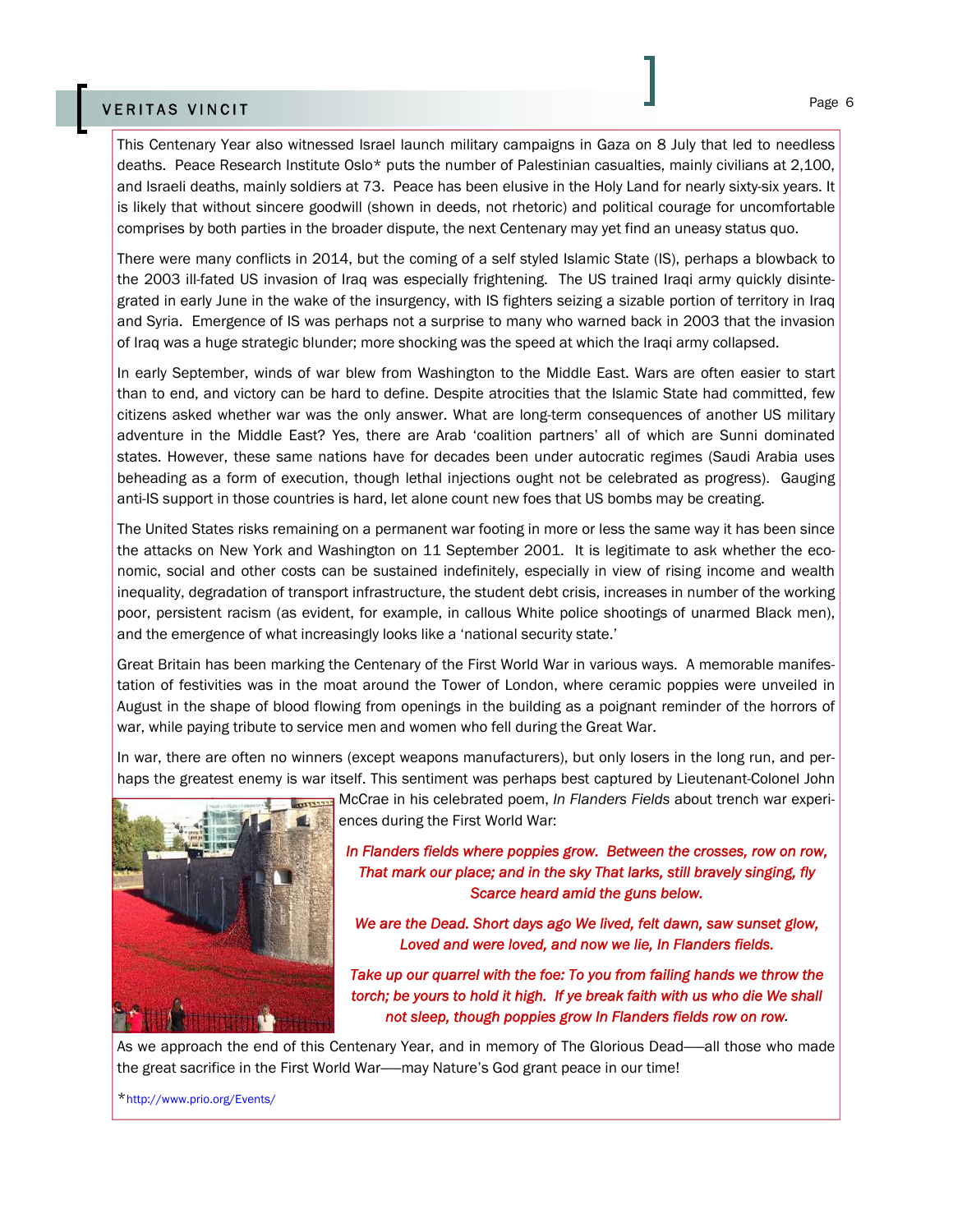## New Faculty Profile: Sharon Oselin, PhD



### by Amanda Admire

As of Fall 2014, we are pleased to welcome Dr. Sharon Oselin to our UCR Sociology faculty! Dr. Oselin received her Bachelor's Degree from Michigan State University before beginning her graduate career at the University of California, Irvine where she earned her Master's and Ph.D. in Sociology. She has been on the faculty at California State University, Los Angeles for the past six years where she excelled in both her research and teaching. I was fortunate enough to chat with Dr. Oselin and learn more about her research, expertise, and teaching. I hope you will join me in getting to know and welcoming Dr. Oselin. You can also check out her newly published book, *Leaving Prostitution: Getting out and staying out of sex work* (2014)*.* 

- Me: How did you become interested in studying sex workers?
- Oselin: When I was an undergrad…I was an interdisciplinary/humanities major so sociology, women's studies and English…the cool thing about that was that I got to take a variety of classes, not just sociology and one of the classes I took was a history class…and one of the books we read was on sex work…and I just thought it was really interesting because I was already interested in gender but it was fascinating to look at issues of class, race gender and sexuality - all came into play when studying sex workers….And then when I went to graduate school a couple of years later…I had to quickly decide what I wanted to do for my thesis so I thought "well, I can try to research sex workers in some capacity." And then I found that there was a program located in L.A that I was able to access….that provides resources and services to women engaged in prostitution and so, luckily they let me come there and be an intern, and that's sort of how I first got into it…Once I went to that first site I just knew that was the topic that was fascinating to me…and then I decided to do my dissertation on it. And then, 10 years later, I'm still on the same topic…But I think I am going to branch out a little more now.
- Me: What do you think you are going to branch out on to?
- Oselin: I research social movements and…I really am drawn to, and find fascinating, the peace movement in particular or the anti-war movement and so both of my papers have been on that. And then I would like to maybe, in the future, revisit the peace movement and look at how gender is relevant and so I plan to do that at some future point.
- Me: How do you see your skills and expertise fitting into the sociology department at UCR?
- Oselin: I think I am a nice fit because I can definitely add to the crime/deviance area…but I also think I fit nicely with the gender component as well and I think that both of those areas I am pretty strong in, and most of my work speaks to. I also could bring in the social movement stuff and teach on that and mentor students in that. Even though that's not a big area at Riverside, a lot of students are interested in social movements in some respect and I think that's also a nice contribution to the department…I think I can help in that way – mentoring students and teaching classes. I would ideally like to, at some point in the future, design a class on sex work and teach students that, either at the graduate level or the undergraduate level. I taught a class on sex work when I was at UCR Irvine...and it was a pretty fun class to teach so I hopefully will be able to do that sometime at Riverside in the future as well.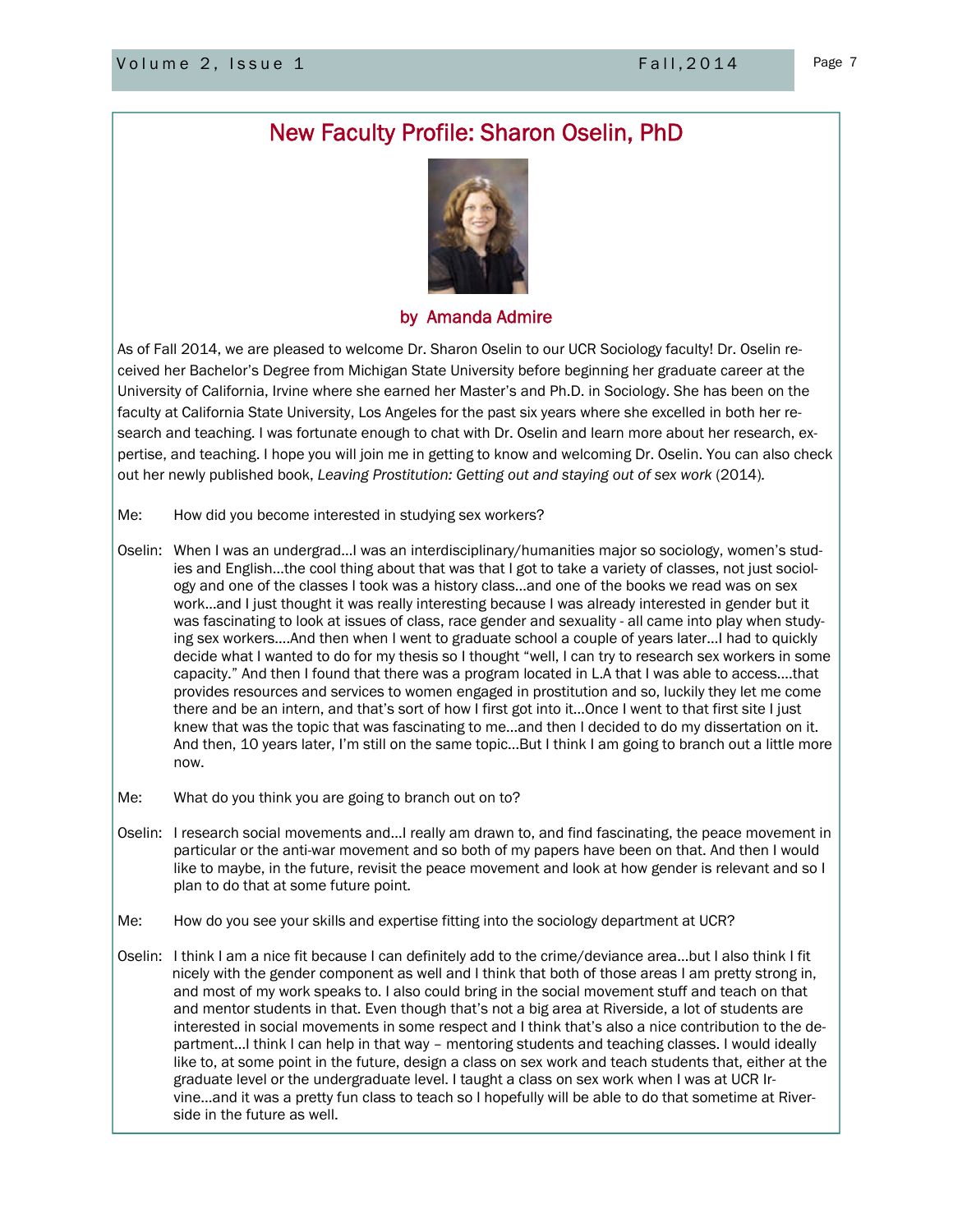## VERITAS VINCIT PAGE 2014 PAGE 2014 PAGE 2014 PAGE 2014 PAGE 2014 PAGE 2014 PAGE 2014

Me: Other than the course on sex work, do you have any favorite classes that you like to teach?

Oselin: I always really like teaching deviance, and crime, and gender – those are my three I teach regularly and all three of those I find are really fun – I am obviously biased because that's what I study (haha) but I think they are also good because you can have interesting discussions with students; it's not super dry…there's lots of personal examples you can talk about or ways it affects you directly. And crime and deviance is just kind of inherently interesting to most people anyways…So those are kind of the three classes I really enjoy teaching and teach frequently. But I have also taught social movements before and I think that's pretty fun…The other class that I really enjoy is qualitative methods, and I will be teaching that in the fall for graduate students. That is really fun because I get to talk about my work, but seeing students go out there and try to do a little bit of it, and get their feet wet, is kind of fun. And it's not only fun but it's really rewarding because I think that many times they realize it's a lot more challenging than they initially thought and…I think that has a little bit more of an applied component to it that is useful to anyone regardless of the particular type of research they do – I think it's just good to have a foundation in both qualitative and quantitative, and so that's another class I look forward to teaching at Riverside.

Me: Do you have any advice for the younger generations of sociology scholars?

Oselin: I think one of the things that is really important for budding scholars in sociology is to really pick a topic that you find very interesting, because regardless of what the topic is you're going to get sick of it – because you're going to work on this topic for years for your dissertation. And if you pick a topic that is really interesting to you, you'll still get sick of it, but it won't be as bad as if you pick a topic that…you don't find that interesting or your just doing it because you are trying to be strategic or something and I would kind of advise against that. I think it's good to be strategic and think about what kind of jobs are out there, I think that's important to consider, but you don't want to force yourself to do something that's not really what you want to do and get sucked into that because it will suck the fun out of the job, and in terms of setting yourself up for long term success I think it will be harder to have that if you're not researching what you find inherently interesting and compelling to you that you can dedicate a good chunk of years to.

*And, of course, it is always nice to remember that professors are people too.* 

- Me: What do you do when you aren't working? Do you have any hobbies?
- Oselin: I love to travel so I try to travel as much as I can. I read; I am in a book club so I love reading nonacademic books (haha). I like to do wine tasting, so I like to drink good wine and I like to go to new restaurants and eat good food. That's what I do when I have time off and when I am taking time off from work and I also like to exercise – I like yoga, I like to go hiking, and camping when I can – so outdoors things as well I find pretty relaxing.

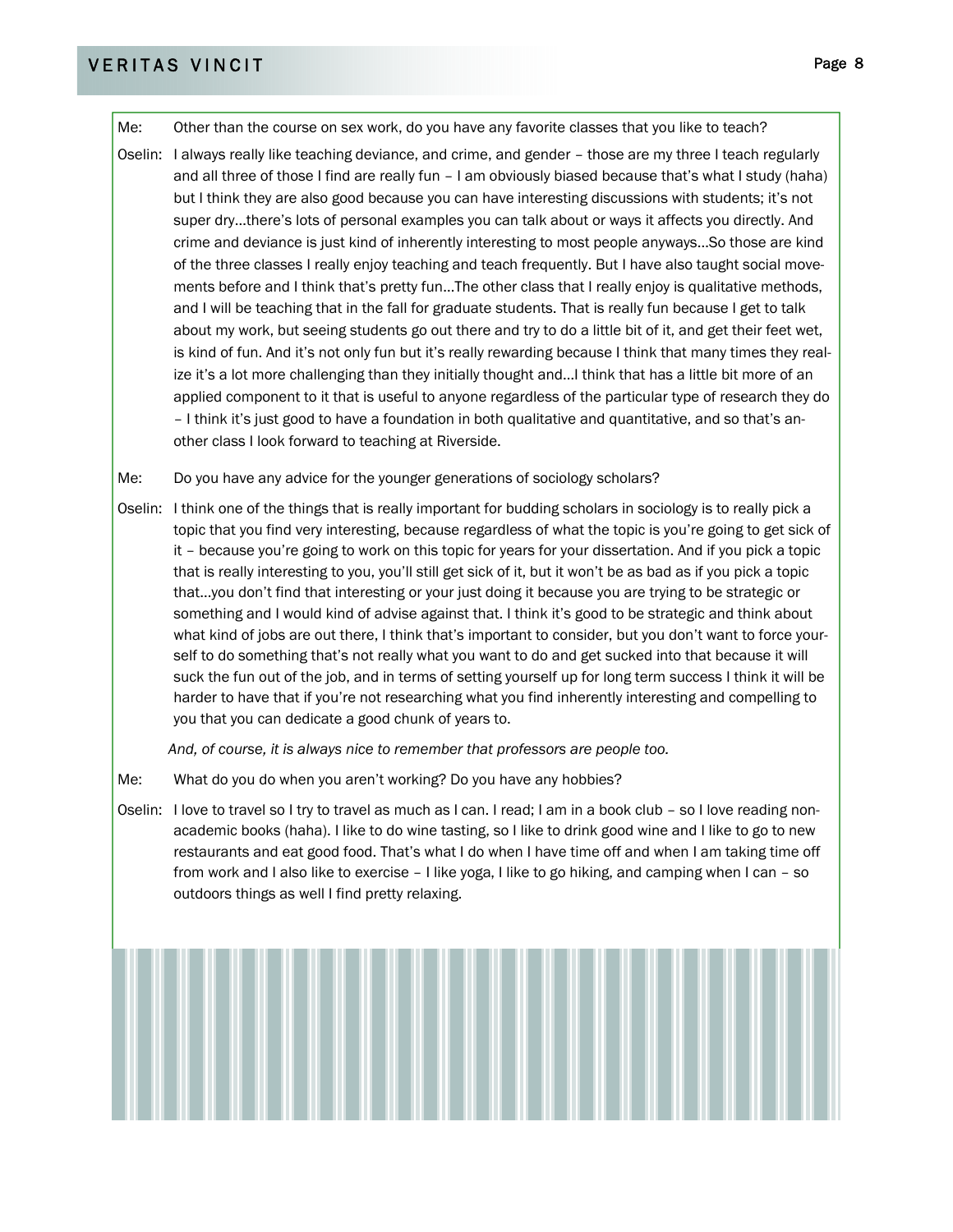## Identity Conference 2014

## November 14th and 15th , 2014

## Co-Sponsored by

## *University of California, Riverside* and *Kent State University*

This conference begins to build an infrastructure on the science of identities both within the sub-areas of the discipline of sociology and on a national level, and over time, across disciplines as well as on an international level. The conference will help identify shared concepts and common interests among sociological scholars that can serve as the springboard for collaborative research across the sub-areas in the discipline. Given the diffusion and adoption of the study of identities across the social sciences is rapidly growing, the group of participants will be expanded after this initial conference to include individuals from different disciplines and internationally, especially in Europe and Australia where identity research is prominent.

The conference will focus on how future work can develop the science of identity theoretically, methodologically, and substantively. This means developing innovative ways of measuring theoretical concepts and processes and exploring new areas of inquiry. The intent is to bring scholars in identity theory together to meet more regularly to share their work and the various challenges they encounter. The Identity Conference will be held every two years. Identity Conference 2016 will be held at Kent State University.

Each participant will present original research including theoretical refinement or advances, empirical research, and/or methodological innovations within identity theory. Participants' papers will be available to everyone electronically before the conference. At the conference, participants will briefly present their work, and a more detailed discussion by all audience members will follow. There also will be four "seminars" in which a younger scholar's work will be discussed in more depth. The papers from the Identity Conference will be published in an edited volume tentatively entitled: *Advances in Identity Theory and Research Volume II*.

Overall, the goals of the conference and the impact of the conference on the broader discipline can be summarized as follows:

- Increase the breadth and pace of the development of theory and research on identities in sociology
- Enhance the substantive and programmatic connections among a wide range of scholars in sociology to include promoting cross-boundary research so that concepts, theories, and methods are shared and useful across many sub-areas in the discipline.
- Build scientific infrastructure that will facilitate the advancement of theory and research on identities within the discipline, outside of the discipline, nationally, and internationally.
- Identify the most pressing and important theoretical, methodological, and substantive issues for the future within sociology and connate disciplines.

The participants and attendees for the conference are 40 scholars from around the country. These include graduate students, assistant professors, associate professors, and full professors whose ongoing research uses identity theory. The conference will take place on the UCR campus and is co-organized by Jan E. Stets (UCR) and Richard T. Serpe (Kent State). Participants from UCR include faculty members Peter J. Burke and Scott Savage and graduate students Stanton Gagel, Matt Grindal, Zachary Sommer, and Ryan Trettevik. Also in attendance will be graduate students Phoenicia Fares, Kevin McCaffree, and Joe Moss.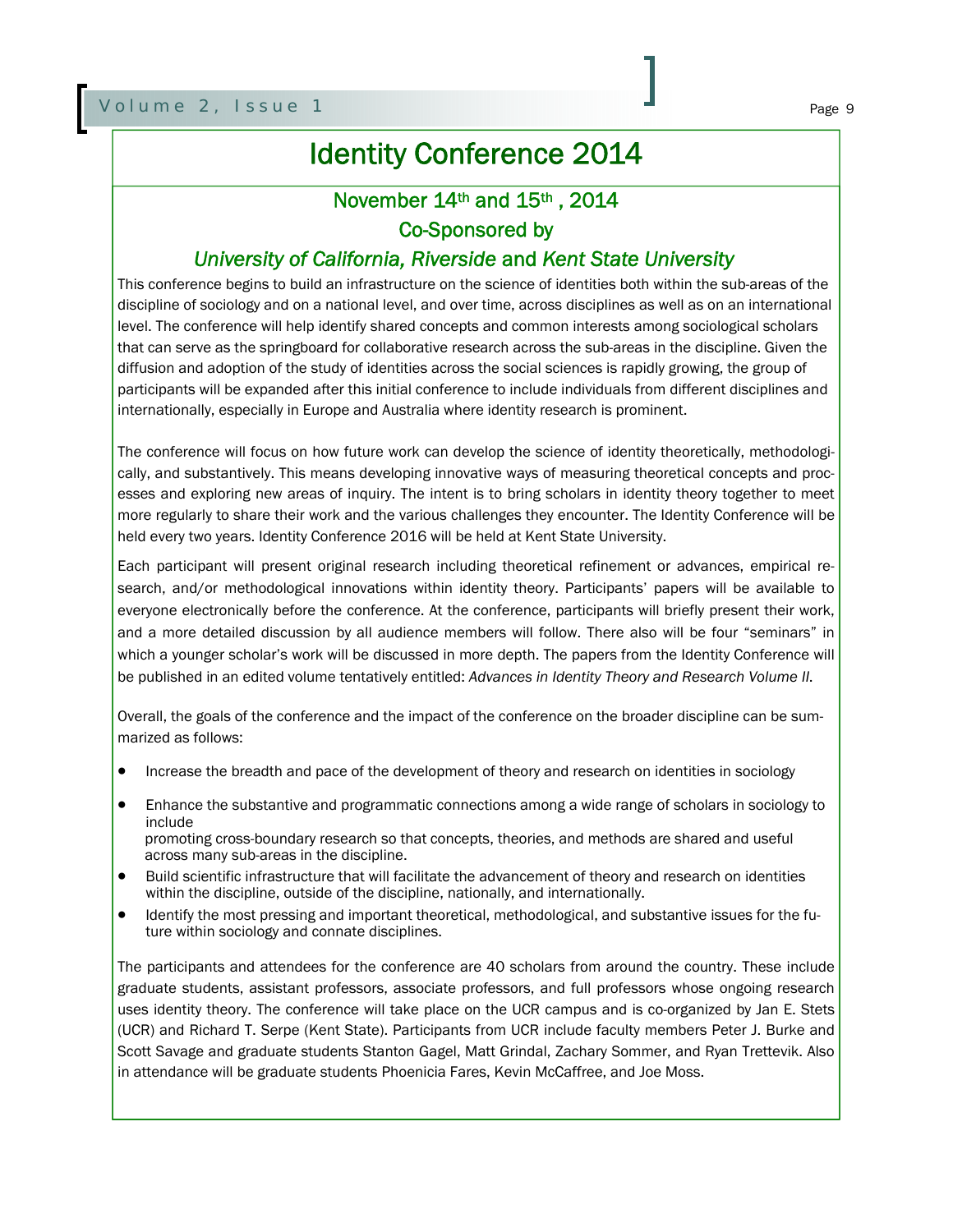## VERITAS VINCIT Page 10

A Preconference will be held Nov. 13<sup>th</sup>, 2014. It is co-sponsored by the University of California, Riverside and the Institute for Advanced Catholic Studies, University of Southern California. This preconference is designed to discuss the counter-normative identity of the "spiritual but not religious." Aside from empirical and theoretical issues that can be raised with examining counter normative identities, questions arise such as: how do counter normative identities emerge; what is (are) the source(s) of this emergence; how are they maintained; and depending upon the counter normative identity, who is more likely to adopt them and why? How do individuals cope with these identities cognitively and emotionally? Do they join or organize groups that provide some integration for themselves then they otherwise wouldn't experience? What impact do these identities have for current relationships, organizations, and the larger social order? There are many other questions that could be raised; these are just a sampling of some of them.

In order to understand counter normative identities more broadly, we need to begin to examine any one such instance up close. One can glean general principles that seem to be operating from the "test site," and then see the degree to which they are applicable across a variety of counter normative identities. We begin with a site that is substantively interesting: a variant of the religious identity i.e. the spiritual but not religious.

The participants and attendees for the conference are a dozen scholars from around the country whose ongoing research involves a study of this counter-normative identity. The conference will take place on the UCR campus and is co-organized by Jan E. Stets (UCR) and Gary Adler (USC).

Both the Preconference and the Identity Conference are open to the public during the three-day period (11/13/14 – 11/15/14). Both conferences will be held on the UCR campus in Room INTS 1113. For further information on these conferences, feel free to contact Jan Stets at jan.stets@ucr.edu.

## **Social Psychology Quarterly comes to UCR**<br>by *Augustine Kposowa*

*Social Psychology Quarterly*, one of the official journals of the American Sociological Association has two new Co-Editors. They are Jan E. Stets (Professor, Department of Sociology, University of California, Riverside) and Richard T. Serpe (Professor and Chair, Department of Sociology, Kent State University).

In their new role as co-editors of *SPQ*, Jan and Richard will help advance the journal in three significant ways. First, they will work to solicit a wider range of scholarship beyond current practices so that the journal is: (a) inviting to an even broader range of researchers, and (b) contains content that will be of interest to more people, thereby increasing the readership of *SPQ.* Second, they will focus on improving the review process by disseminating information to reviewers about best practices in reviewing. According to the outgoing *SPQ* editors, this is becoming a problem, so Jan and Richard intend to resolve it in an efficient and effective way.



Third, they plan advancing *SPQ* by keeping the journal technologically present. This entails working to make sure *SPQ* is visible on such sites as Facebook and Twitter, and encouraging more authors to do podcasts. Related to this, the editors plan to investigate posting Skype interviews on an author's research.

Jan and Richard see the journal as a good teaching and learning device in the classroom, so they will encourage the development of more articles for Snaps. To accomplish this goal, they will ask authors to find media material such as short films, YouTube clips (such as Ted Talks), websites, and/or class exercises that will supplement their ideas and enhance an understanding of their research for undergraduates and for the lay audience, more generally.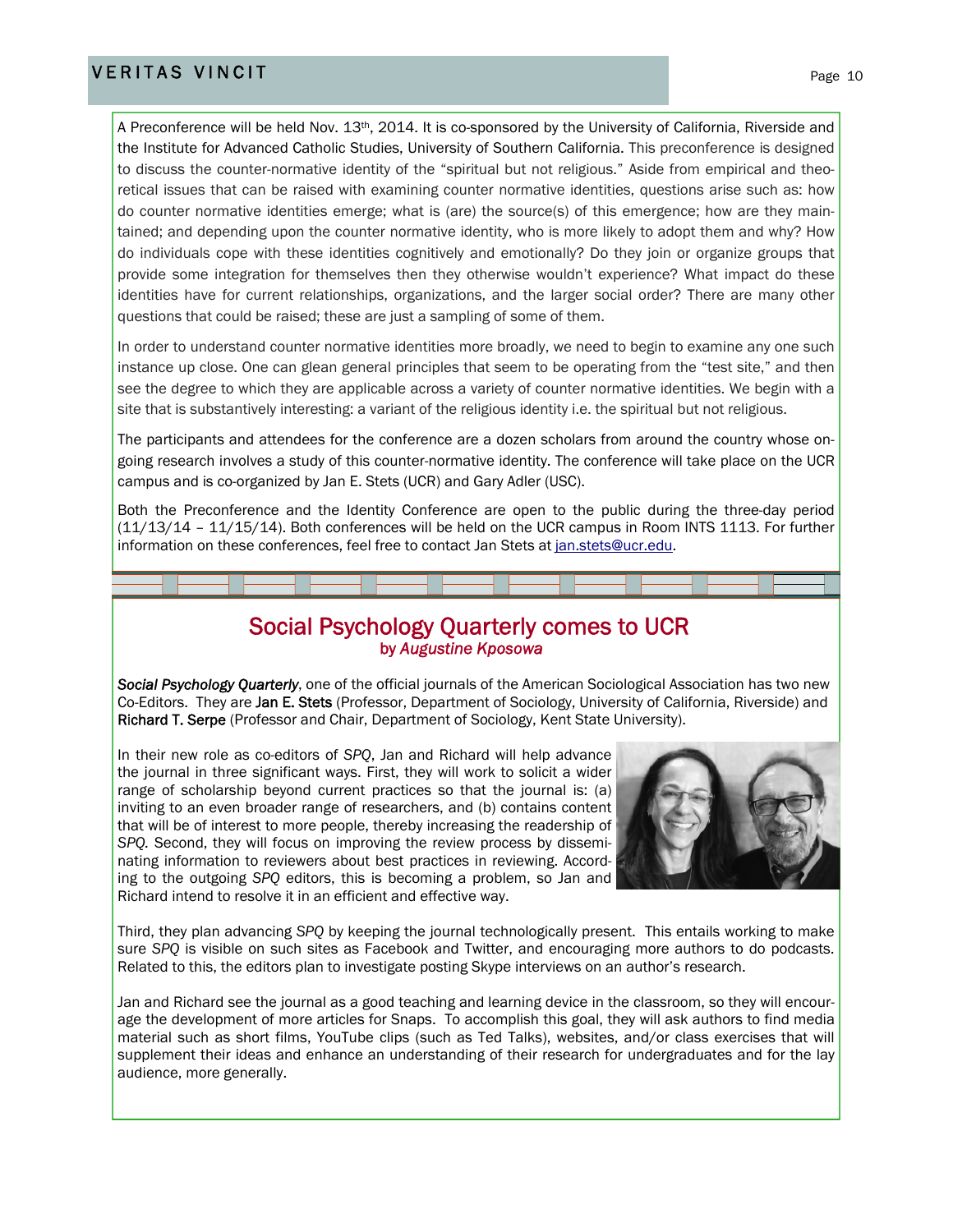## Message from New SGSA President *Julisa McCoy*

As president of our 2014-2015 Sociology Graduate Student Association, I want to welcome everyone into the new academic year! I hope everyone was able to get (almost) as much work completed as had hoped at the start of the summer, and enjoyed some much-need and well-deserved breaks here and there. I would also like to extend a warm welcome to our new cohort. I think I speak for all of us when I say we wish all of you the best of luck on your first quarter and year. And to our recent alumni – Congratulations to you all! We wish you well and nothing but the best.

A few changes occurred over the summer that I would like to share with everyone. First, the graduate student lounge underwent a serious "home makeover," and wow, does that room look great! A very special thanks to Becky Campbell, Cynthia Carr, Amanda Admire, Michaela Curran, Alessandro Morosin, and Ronald Kwon for their help in making this happen. The second order of events is our new SGSA officers and representatives (see list below). We have an eager and eclectic group of students serving on SGSA this year who hope to have a positive impact in our department and graduate student community.

As a graduate community, it is important to acknowledge our incoming SGSA members and their forthcoming efforts; however, it also is particularly important to recognize the value in student participation as well. I know all too well how many of us feel that we do not have the time to participate in our local graduate affairs. Between course work and publications or prospectuses and dissertations, on top of lecturing and grading, it seems as though there just is not enough time or energy left for getting involved. But I want to sincerely remind everyone: you are not alone. We are all swamped, and—at the risk of envisioning a dystopian future we will always be swamped; but if it wasn't for this department and the home that we've been granted within it, we would not be where and who we are today. So with this understanding and perspective, I encourage everyone, from the oldest cohort down to the youngest, to stop by some of our SGSA meetings and stay up to date on the latest news, improvements, and opportunities—not to mention enjoy a free lunch (not just pizza), and perhaps make some new friends along the way! Meetings will be held once a month in Watkins 1126. *(Dates and times are to be determined. Additional meetings will be scheduled as needed.)* 

I am looking forward to working alongside our officers and representatives, as well as members of the entire department!

### The 2014-2015 SGSA Membership:

### Officers:

President - Julisa McCoy (3rd year) Vice President - Logan Marg (1st year) Secretary - Amy Perry (3rd year)

### Committee Representatives:

Graduate Affairs - Elizabeth Hughes (4th year); Amy Perry Undergraduate Affairs/Honors - Chris Vito (4th year) Alumni/Development – Michaela Curran and Cynthia Carr (4th and 3rd years respectively) Colloquium - Cynthia Carr (3rd year) Computer/Infrastructure - Michaela Curran (4th year) Recruitment - Amanda Admire (4th year) Newsletter - Sarah Bannister (1<sup>st</sup> year)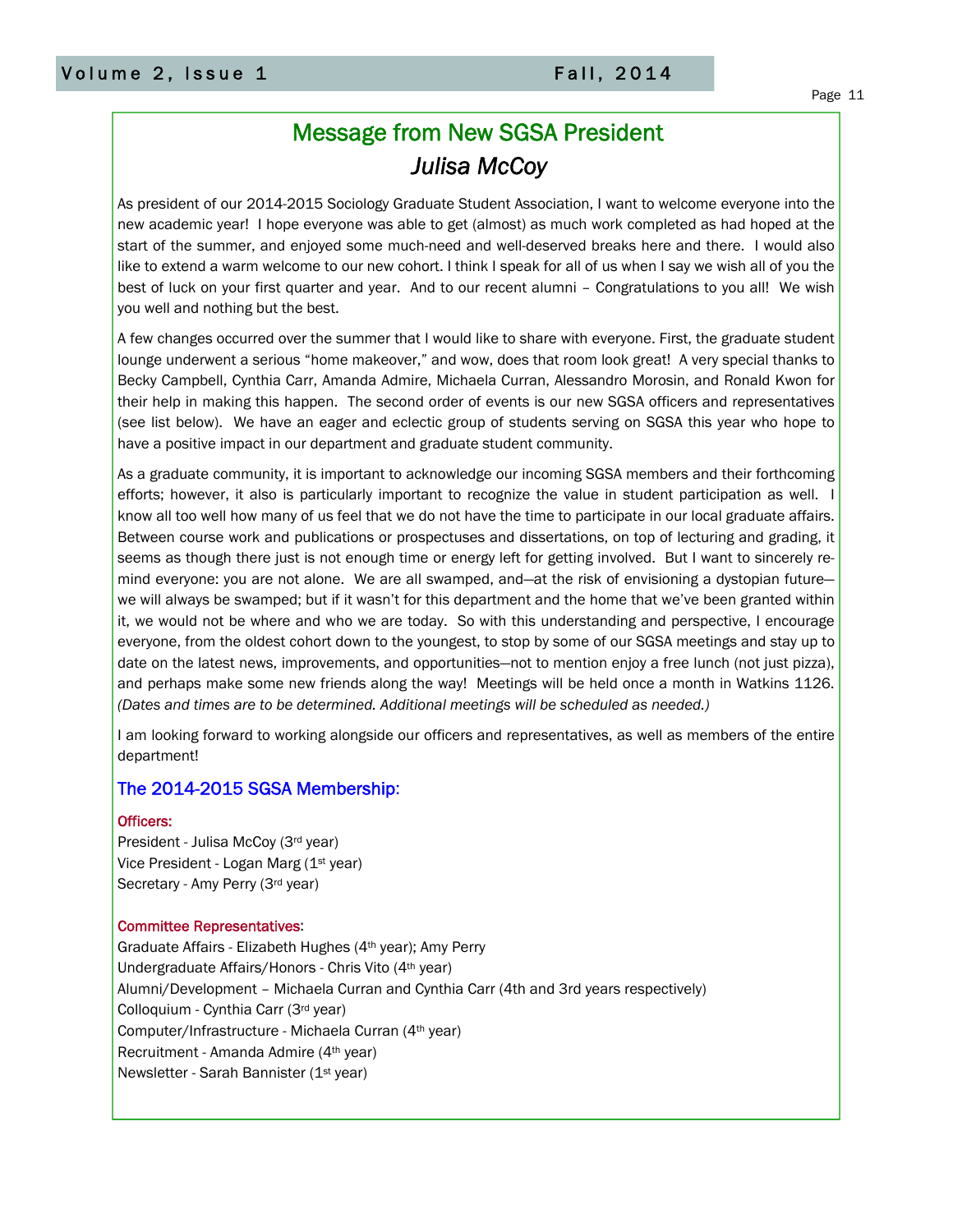## Paying Tribute to a Remarkable Career by Scott V. Savage



Peter is seen here on Cape Cod this past summer, with his granddaughter, Katie (middle), and his daughter, Debbie (on the right)

On November 14<sup>th</sup> and 15<sup>th</sup>, the University of California, Riverside will be hosting a conference on identity theory and research. This event, co-sponsored by our department and the Department of Sociology at Kent State, is an opportunity for identity theorists from all over the country to gather and share their work. It is also an opportunity for us to recognize the remarkable career of our very own Peter J. Burke who retired in June.

He received his BA degree in Sociology from the University of Massachusetts, Amherst in 1961, his MA from Yale University in 1964 and his PhD from Yale University in 1965. He began his academic career at Indiana University, Bloomington in 1965 where he went from Assistant Professor to Professor and served as Department Chair from 1978 through 1982. In 1988, he moved to Washington State University as Professor and Research Scientist, and in 2002 he moved to the University of California, Riverside, where he was Chair from 2003 to 2005.

One of the originators of identity theory, Professor Burke has authored over 80 articles (many of which appear in sociology's top journals), chapters, and books. Considering the relative impact of his work only makes this stat more impressive. According to Google Scholar, Professor Burke's work has been cited well-over 11,000 times and has an *h-*index of 45, meaning that 45 of his publications have been cited at least 45 times. It is not surprising, therefore, that in 2003 the American Sociology Association's (ASA) Social Psychology Section awarded him the prestigious Cooley-Mead award for his career contributions to social psychology.

Professor Burke's value as a sociologist, however, extends well beyond his accomplishments as a researcher. He has worked tirelessly as a steward of the profession, serving as editor of multiple journals, chairing two departments, and chairing various sections of the ASA.

He also has mentored a small army of students and young scholars. I know this because I have experienced it firsthand. While Professor Burke's tutelage is usually directed at his graduate students, on more than one occasion I, as an assistant professor, have benefited from his expertise and unquestionably have become a better scholar as a result of working with him.

Thus, to say that Professor Burke's retirement has been well-earned is a bit of an understatement, and while I could go on (and on) listing his many achievements and accolades, I will refrain from doing so. Instead, I will simply point out how lucky we are that Professor Burke's plan for retirement includes continued involvement with our department and the Social Psychology Research Laboratory (SPYRL). So, although we do not have to say good bye, I hope you all will join me in wishing Professor Burke a happy retirement!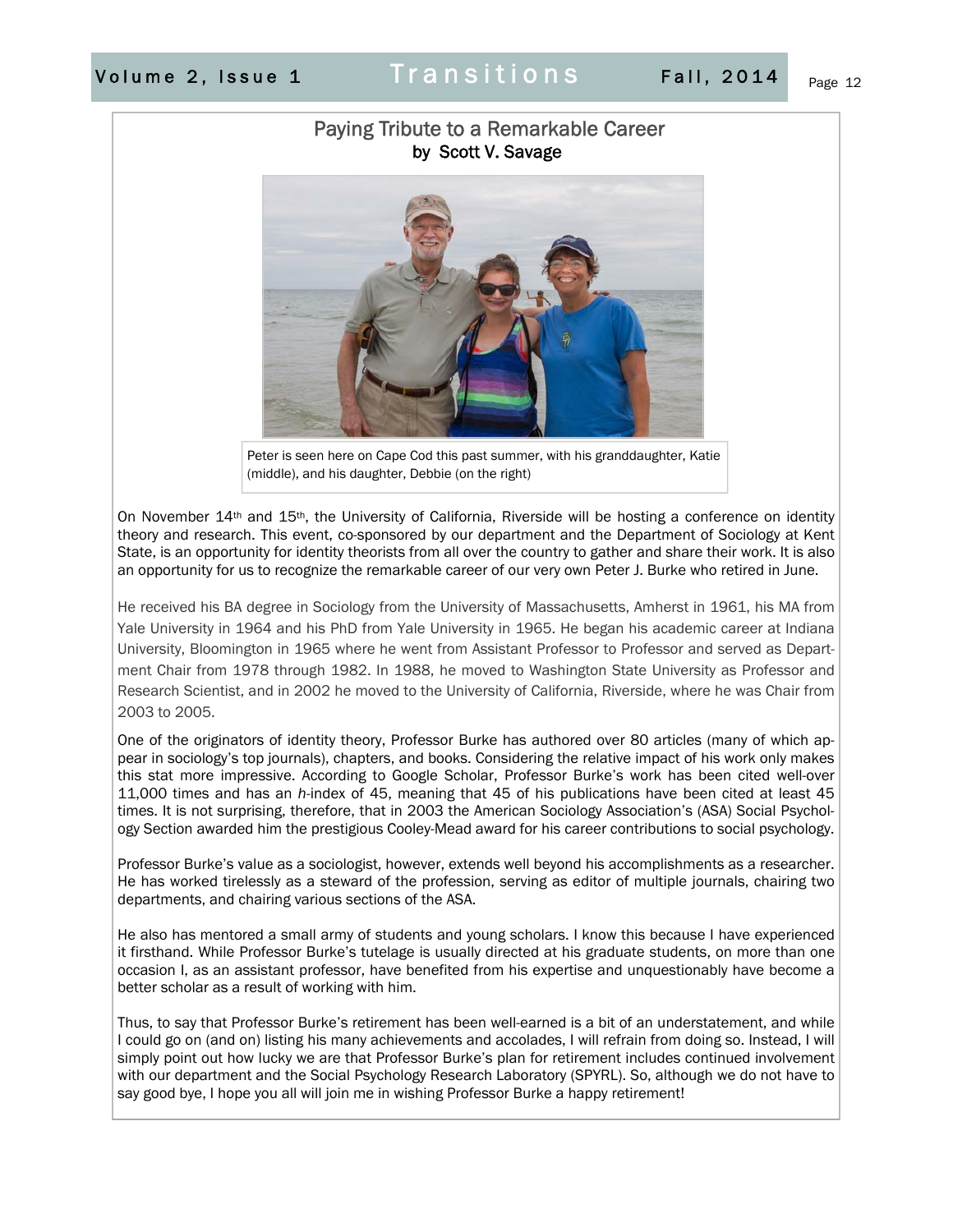## $\blacksquare$ Volume 2, Issue 1 Page 13

## Doctorates Conferred

Matthew Grindal (2014). *A Theoretical Development of the Relationship between Ethnic Identity and Psychological Well-Being.*

James Love (2014). *Research and Racial Hierarchy Creation: A Return to Scientific Racism.*

Kevin McCaffree (2014). *Faith, Christianity and Non-Affiliation in the United States.*

Kerry Mulligan (2014). *Ideological Resilience and Disruption: Reproducing and Resisting Gender and Racial Inequality in Cases of Teacher Sexual Misconduct*. Assistant Professor, Sage College of Albany.

Daniel Suh (2014). *The Effect of Non-Affiliation With Religion on Religiosity and Pro-Social Ties*. Assistant Professor, Pierce College.

Michael Walker (2014). *Punishment and Coping in 'Golden County': An Ethnography of Jail*  Living. Assistant Professor, University of Nebraska—Omaha, School of Criminology and Criminal Justice.

Erin Wolbeck (2014). *A Spatial Examination of Residency Restriction Legislation: the Impact on Social Disorganization and Service Providers*.

## Welcoming the 2014 Cohort

The Department joyfully welcomes the following members of the incoming cohort of future sociologists:

- 
- John Aldecoa, BA, CSU San Bernardino
- Sarah Bannister, BA, Queens University, Canada
- Phoenicia Fares, BA, Texas A & M; MA, University of Houston, Texas
- Karin Johnson, BA, Texas State University, San Marcos; MA, American Univ. of Paris
- Logan Marg, BA, University of Wisconsin, Milwaukee
- Jessica Moronez, BA, Cal Poly, Pomona; MA, CSU Fullerton
- 
- Joe Moss, **BA, UC San Diego; MBA, University of Phoenix, Arizona**
- Roberto Rivera, BA, CSU San Marcos
- Lori Walkington, BA, CSU San Marcos; MA, CSU San Marcos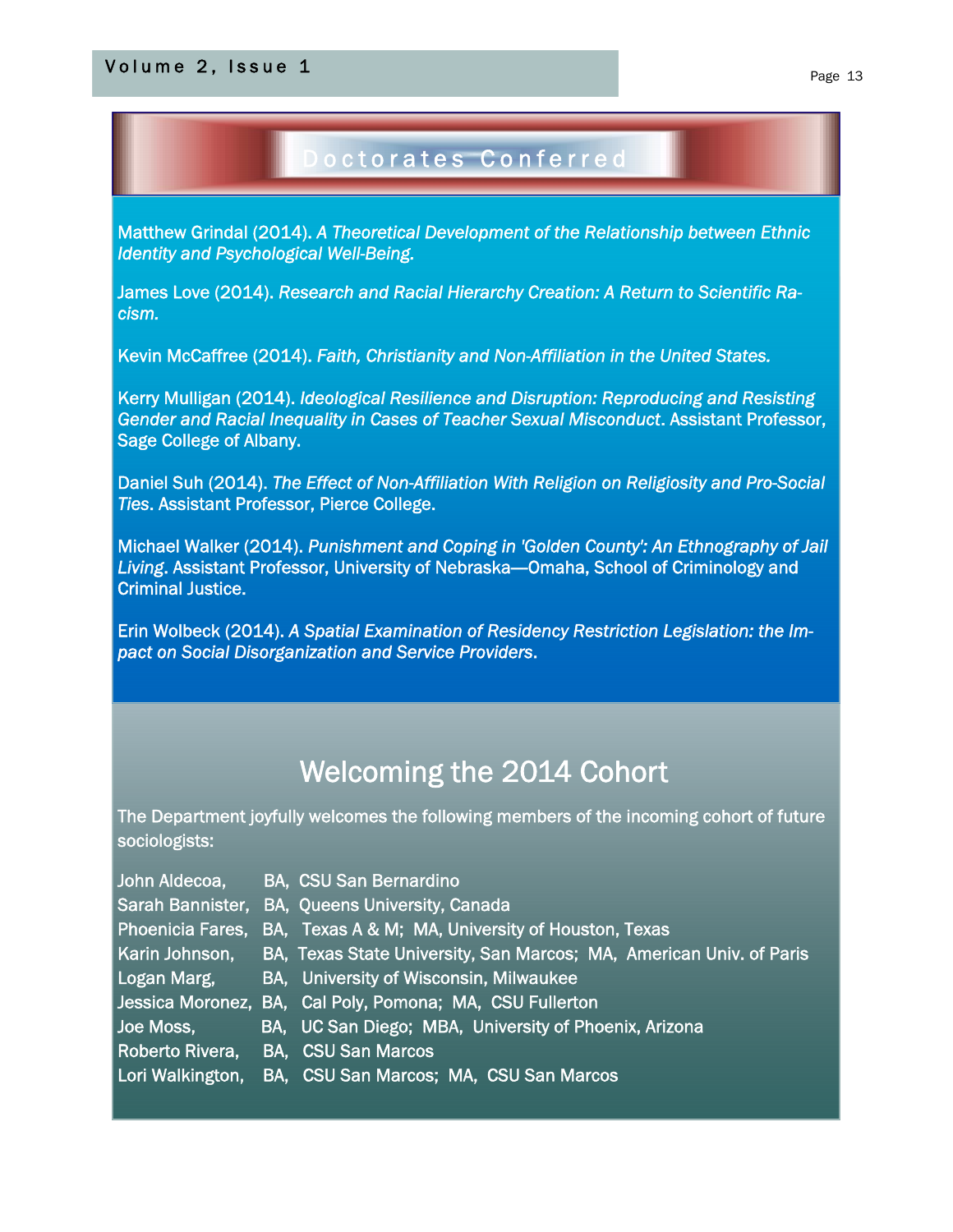Ī

## Awards and Honors

Christopher Chase-Dunn (2014) received The Distinguished Career Award from the Political Economy Section of the American Sociological Association "For his exceptional contribution to the intellectual project of world-systems analysis, and to the development and continuity of PEWS." PEWS is the acronym for the Section.

Matthew Grindal (2014) obtained the 2014 Graduate Student Paper Award from the Department of Sociology at UCR for "An Examination of Ethnic Identity and Ingroup/Outgroup Attitudes: Assessing the Roles of Perceived Threat, Achievement, and Centrality."

Christine Muñoz, (incoming third year Sociology major) received the 2014 Summer/Fall Undergraduate Research Mini-Grant. The Mini-Grant is awarded to motivate undergraduate students to pursue research. The award is meant to help students start and conduct their own research. Christine received the award on 1 July 2014 from the University of California Riverside Undergraduate Education Research/Creative Activity Mini-Grant.

Tanya Nieri was honored with the Leadership and Empowerment Award, by Sisters in Strength, (a UCR student organization), in May 2014.

Karen Pyke received the 2014 Innovative Teaching Award at UCR.

Karen Pyke has been nominated to run for President of the Pacific Sociological Association.

Anthony Roberts & Erin Wolbeck received the third place Gene Carte Award for the "Best Student Paper" from American Society of Criminology for their paper titled: "Revisiting Deprivation and Homicide: A Cross-National Analysis of Age- and Gender-Specific Victimization."

Jan E. Stets, Scott Savage, & Peter J. Burke were awarded a National Science Foundation Grant for 2014-2016.

Leah Rosario (Senior Honors Student) received a Chancellor's Fellowship grant for 2014-15 to support her research on transgender rights activism among college students. Her thesis is entitled: "A Study of the Transgender Movement on College Campuses."

Kerry Mulligan received the Outstanding Graduate Student Paper Award from the Division on Sexual Behavior, Politics, and Communities of the Society for the Study of Social Problems.

Anthony Roberts received the Outstanding Graduate Student Paper Award from the Section on Political Economy of the World System of the American Sociological Association.

Kerry Mulligan received the Presley Center for Crime and Justice Studies Graduate Student Research Fellowship for spring, 2014, which provided one quarter of full funding.

Jake Apkarian has received a Doctoral Dissertation Research Improvement Grant from the National Science Foundation.

### Conference Presentations

Christopher Chase-Dunn, Hiroko Inoue, Alexis Alvarez, Rebecca Alvarez, Eugene N. Anderson, Christian Jaworski, Micah Carlson, & Mengxian Li (2014) *Largest Settlements and Polities in World Regions Since the Late Bronze Age.* Presented at the annual meeting of the American Sociological Association, San Francisco, August 17, 2014

Augustine J. Kposowa & Chanelle D. Castracion (2014). *Recency of Unemployment and Homicide Victimization*. Presented at the Annual Meetings of the Pacific Sociological Association, Portland, Oregon, 29 March.

Nieri, T. (2014). *Together alone: How women Experience freedom in Zumba*. Pacific Sociological Association, Portland, OR, March.

Turner, Jonathan. (2014) *The Sociology and Neurology of Religion*. Presented at the Robert Bellah Conference, September, 2014 at the University of Aarhus, Denmark.

Maryanski, Alexandra. (2014) *The Threshold of Religion*. Presented at the Robert Bellah Conference, September 2014 at the University of Aarhus, Denmark

### Sociologists In the News

Karen Pyke's research presented at the annual meetings of the American Sociological Association was covered by Science Daily on August 22, 2014 "Unequal Demands on Women for University Service Harm Careers" Link to article at:

http://www.sciencedaily.com/releases/2014/08/140822083626.htm

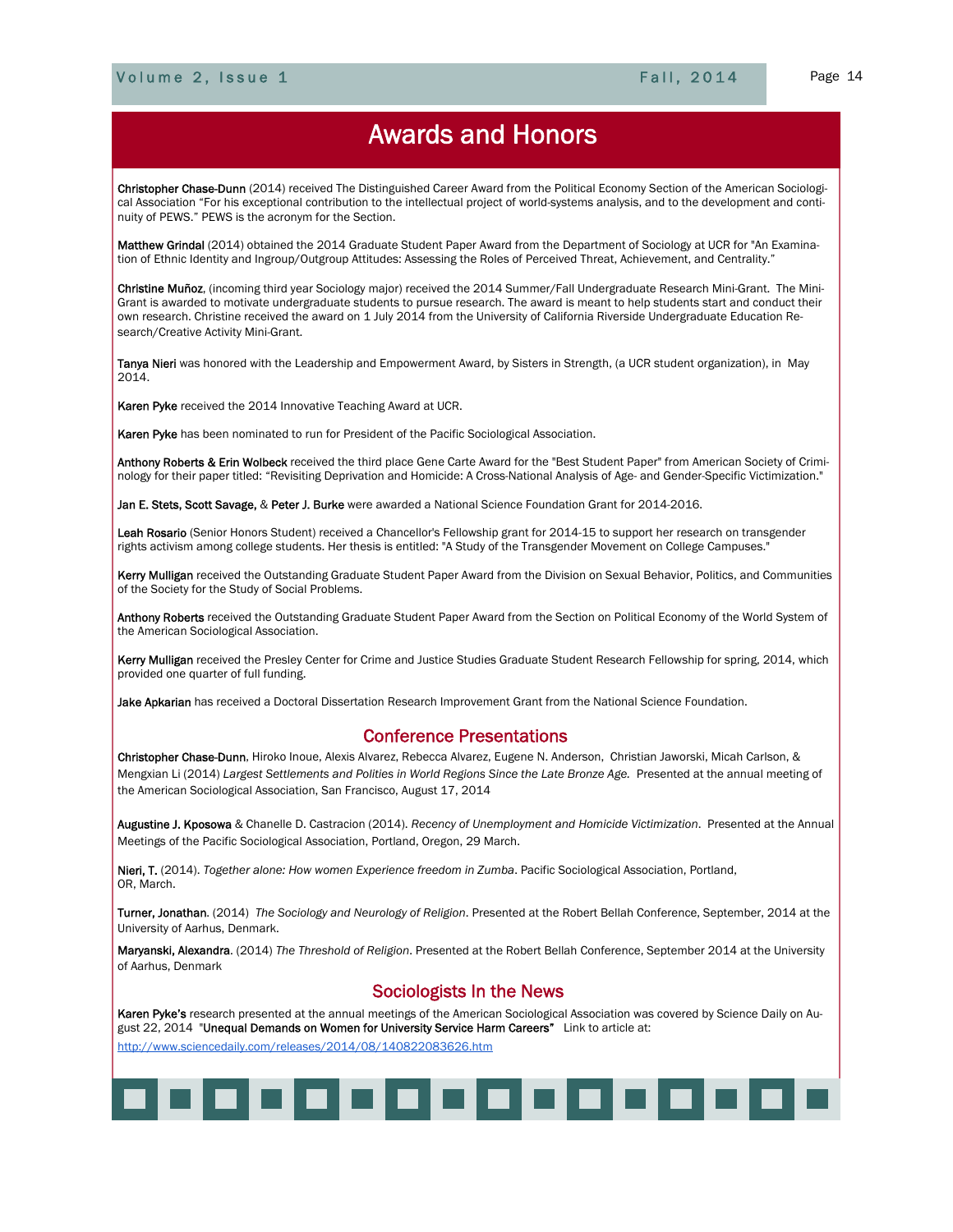## Veritas Vincit Page 15

## Some Recent Publications

Christopher Chase-Dunn, Hiroko Inoue, Alexis Alvarez, Rebecca Alvarez, Eugene N. Anderson, Christian Jaworski, Micah Carlson & Mengxian Li (2014) IROWS Working Paper #85 available at http://irows.ucr.edu/papers/irows85/irows85.htm

Christian Suter & Christopher Chase-Dunn (eds) (2014): Structures of the World Political Economy and the Future Global Conflict and Cooperation (World Society Studies Volume 2014). Berlin/Münster/Wien/Zurich/London: Lit. (ISBN 978-3-643-80184-5) http://www.lit -verlag.de/isbn/3-643-80184-5

C. Chase-Dunn (2014). Continuities and transformations in the evolution of world-systems *Journal of Globalization Studies* 5,1: 11-31

Hiroko Inoue, Alexis Álvarez, Eugene N. Anderson, Andrew Owen, Rebecca Álvarez, Kirk Lawrence & Christopher Chase-Dunn (2015) Urban scale shifts since the Bronze Age: upsweeps, collapses and semiperipheral development *Social Science History,* 39(2), (forthcoming)

C. Chase-Dunn & Nico Pascal (2014). Articulation in the Web of Transnational Social Movements *Global-e: a global studies journal,* 8 (3) http://global-ejournal.org/2014/04/30/vol8iss3/

Christopher Chase-Dunn, Alessandro Morosin & Alexis Álvarez (2014). Social Movements and Progressive Regimes in Latin America: World Revolutions and Semi-peripheral Development, in Paul Almeida & Allen Cordero Ulate (eds.) *Handbook of Social Movements across Latin America*. New York: Springer

Michaela Curran, Elizabeth A. G. Schwarz & C Chase-Dunn (2014). The Occupy Movement in California, in Todd A. Comer (ed.) *What Comes After Occupy?: The Regional Politics of Resistance*. Cambridge Scholars Publishing. http://irows.ucr.edu/papers/irows74/ irows74.htm

Augustine J. Kposowa (2015) Race/Ethnicity and Income Disparities in US Adult Mortality *British Journal of Medicine & Medical Research*, 5(2):191-202 (forthcoming)

James P. McElvain & Augustine J. Kposowa (2014) Latino Officers and their Involvement in Police Shootings. *Journal of Criminology*, Article ID: 726492, 10 pages http://dx.doi.org/10.1155/2014/726492

Augustine J. Kposowa (2014). Relative Deprivation, Sexually Transmitted Diseases and HIV and AIDS Mortality: A Multilevel Analysis *American Journal of Infectious Diseases and Microbiology*, 2(3):55-62 doi: 10.12691/ajidm-2-3-4

Alexandra Maryanski. (2014) The Birth of the Gods: Robertson Smith and Emile Durkheim's Turn to Religion as the Basis of Social Integration. *Sociological Theory* (Forthcoming Dec.)

J. Turner & A. Maryanski (2015) Evolutionary Sociology: A Cross-species Strategy for Discovering Human Nature." In *Handbook of Evolution and Society: Toward an Evolutionary Social Science.* J. H. Turner, R. Machalek, & A. R. Maryanski (Eds.), Boulder, CO: Paradigm (in press)

Tanya Nieri, Matthew Grindal, Michelle A. Adams, Jeffrey Cookston, William Fabricius, Ross Parke, & Delia Saenz (2014). "Deconstructing the 'acculturation gap' in Mexican-American Families and its Effects on Youth Problem Behavior." *Journal of Family Issues* (forthcoming)

Nieri, T., Apkarian, J., Marsiglia, F.F., & Kulis, S.S. (2014). Effects of a youth substance use prevention program on stealing, fighting, and weapon use. *Journal of Primary Prevention*, (forthcoming)

Nieri, T., & Bermudez-Parsai, M. (2014). Gap or overlap? Parent-child acculturation differences in Mexican immigrant families. *Hispanic Journal of Behavioral Sciences*, (forthcoming)

Karen Pyke (2014) "Immigrant Families in the U.S. and the Shifting Color Line." Pp. 194-213 in Jacqueline L. Scott, Judith Treas, & Martin P.M. Richards (eds.) *The Blackwell Companion to the Sociology of the Family*. New York: Blackwell Publishers.

Jan E. Stets & Jonathan H. Turner. (2014) *Handbook of the Sociology of Emotions*, Volume II. (Editors). New York: Springer

David Swanson, Farhat Yusuf & Jo Martins (2014) *Methods of Demographic Analysis* New York: Springer

David Swanson, Stanley K. Smith, & Jeff Tayman (2013). A Practioner's Guide to State and Local Population Projections Heidelberg: Springer

Jonathan Turner (2014). *Sociology: A Concise Introduction to Twelve Theoretical Orientations* CA: Sage.

J. Turner (2014). Revolt from the Middle: Emotional Stratification and Change in Post-Industrial Societies. NJ: Transaction Press.

D. Franks & J Turner (2014) *Handbook of Neurosociology* N.Y. Springer.

J. Turner, R. Machalek & A. Maryanski (2015). *Handbook of Evolution and Society: Toward an Evolutionary Social Science* Boulder. CO: Paradigm Press, in press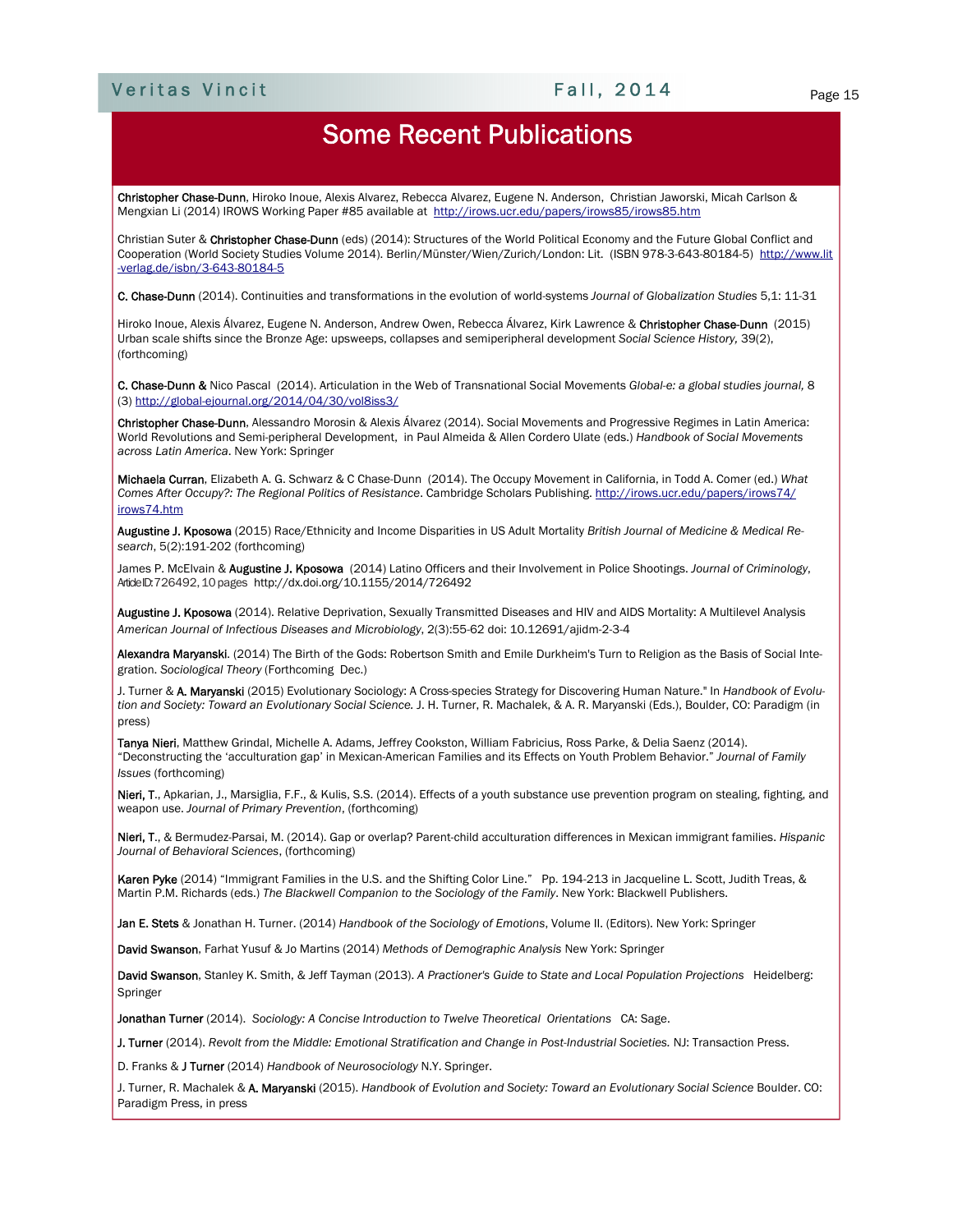## STUDENTS' FORUM

Caught with Your Pants Down: American and French Reactions to Presidential Infidelity

By *Karin A.C. Johnson*



I just returned from living in France for two years and many people have the same question, "What was France like?" or "What are French people like?" I was also asked about the differences between Americans and French public opinion on politician's infidelity.

Cases of infidelity may make us think of former-President Clinton's affair with Ms. Lewinsky or the Anthony Weiner sexting scandal. In France, we may think of the infamous Dominique Strauss-Kahn affair or the more recent headline involving current President François Hollande when, after cheating on his girlfriend, he left her for the other woman. If we restrict the cases to compare French and American reactions to presidential infidelity (Clinton and Hollande), we see a difference between the public's expectations of a president's accountability for his personal life.

Infidelity in general is not acceptable in Western cultures like the U.S. and France, but it seems the reaction in the U.S. and France to their president's infidelity was very different. Media portrayed Americans' reactions to Clinton's infidelity as severe, even going so far as to some groups calling for his impeachment. Yet France was portrayed as seeming blasé about not only his infidelity but also the fact that the president had never been married to any of his partners, although he had four children with one longtime girlfriend. I believe the most straightforward explanation of these differences is a unique blend of secularism and culture in each country.

The U.S. today is conservative with some liberal tendencies and there is an ongoing debate over the role of religion in government and vice versa. As much as one says that the church is separate from the state in the U.S., it largely is not. This inherently influences the way Americans react to presidential behavior. Americans expect our president to be upstanding, Christian, and married. Americans also expect to know what is going on in the personal life of the president—from his marriage, to his children, to his dog, to what he likes to do to keep fit. Americans feel it is our right to know what the man who is leading our country is doing, because, hey, if he is getting some hanky-panky on the side, what else could he possibly be doing on the side for our country?

In contrast, *laïcité* (French secularism) means that French government and religion should not mix and both types of groups customarily abide by this rule. It is perceived that there is no role for one in the other and both should function autonomously. Like the U.S., in France today there is a dominant conservative slant in politics. The French also expect their president to be honorable and committed, and the question of his religion or personal life should be negated by *laïcité*; it does not matter if he is married. In fact, to the French, it is none of their business getting involved in other people's personal lives, much less the personal life of their president. The French simply nod, "Yes, *Monsieur le Président* is having sex, but what is he doing with our country?"

The difference in reactions is that Americans can mix church with state and personal with business, and they expect the president to uphold a clean bill of conduct in all categories. French attempt to separate church from state and personal from political, and primarily expect their president to run the country well. Both nationalities react to and criticize infidelity, so are Americans and French so different in their attitudes towards condoning or censuring public officials' infidelity? The answer is no.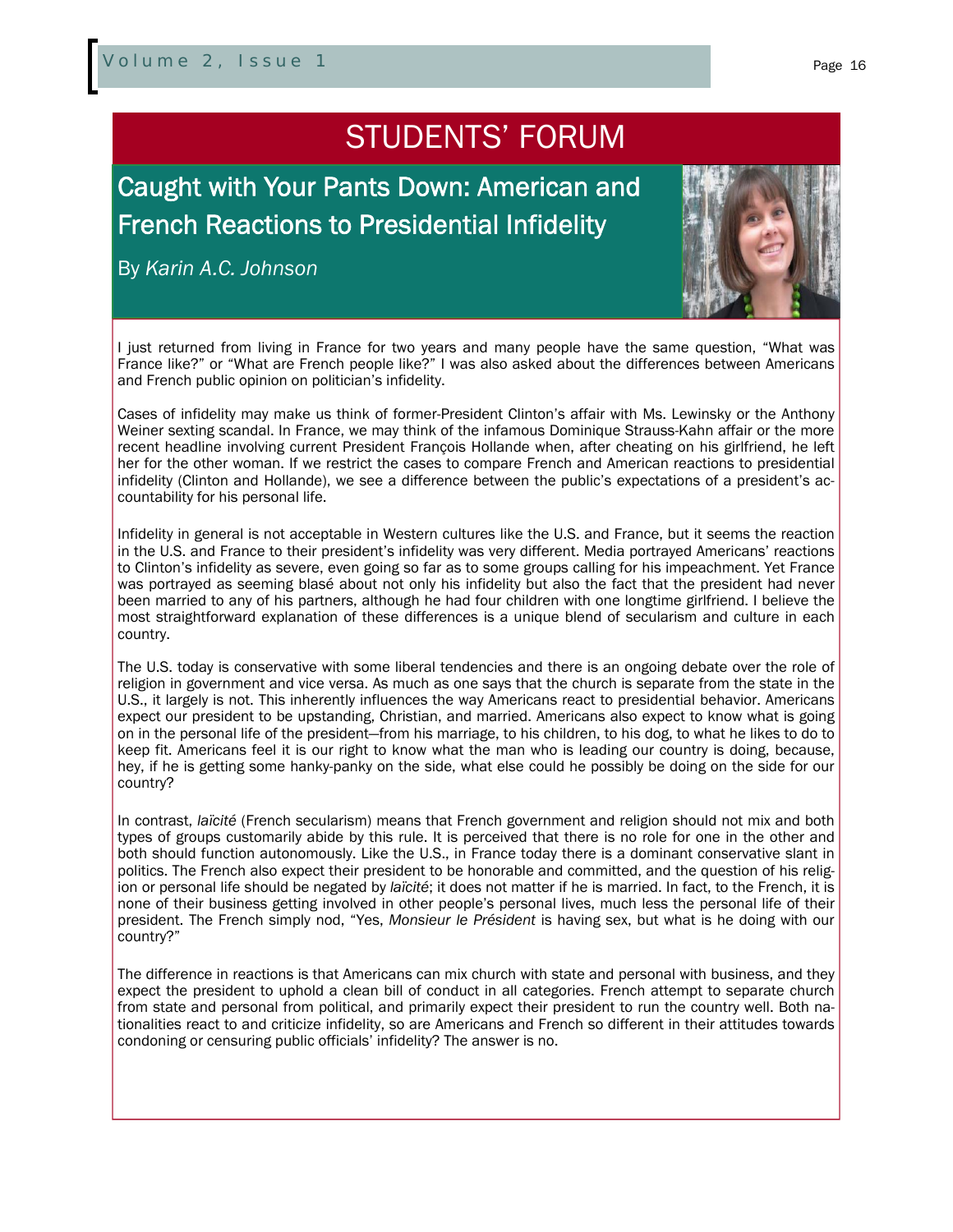## I'm Not the Enemy: Explaining America's Increasing Police Racial Abuse

## By *Roberto Rivera*



During my 18 year career as a police officer, I occasionally questioned the structure of policing and decisionmaking process of fellow officers when excessive force was used. The recent incident in Ferguson, Missouri raises two aspects of policing that are worthy of academic investigation: hyper-militarization of local police departments; and the excessive use of force in racial minority communities. The Ferguson incident raises questions regarding whether or not an intersection exists between police officers that have military backgrounds and the excessive use of force in communities of color. To answer these questions, I believe a thorough background review of law enforcement agents with prior military service should be critically examined.

The recent death of Michael Brown in Ferguson raises questions regarding the motives and background of Officer Darren Wilson. Brown's dead, bloodied body lay on the ground without being covered for approximately four hours. The subsequent media image was that of "another African American male unarmed and killed by police." The insensitivity, disrespect, and lack of empathy displayed reminds me of the bodies of African Americans left throughout the city of New Orleans after Hurricane Katrina in 2005.

I have no information on whether or not Officer Wilson has a military background, but the other pieces are still there: Wilson being a white officer working in a primarily African American community. The media images of the Ferguson Police Department have also raised many questions on police accountability in regards to possible misuse of force in officer involved shootings (OIS). I strongly believe this is an area that needs to be explored and critically examined.

In August, in New York, unarmed Eric Garner, an African American, had a choke hold applied to him for allegedly selling illegal cigarettes. More locally, Marlene Pinnock was punched fifteen times in the face by a Los Angeles CHP officer for crossing the freeway. Video captured in all three of these incidents exemplify a national outcry for people of color whose crime may only be the color of their skin.

It appears evident that more African Americans are being killed or injured without having weapons or partaking in felonious acts. These examples create a troubling trend for law enforcement agencies. I heard a commentary on CNN that officers were going to battle in Ferguson. Did we have a war in Ferguson and if so who was the enemy? Ferguson has shed light on the question of whether military experience creates a higher use of excessive force, in particular police shootings.

We currently see a para-military transition in which those who have served in the military seek out police employment. During my tenure of employment (1993-2011), I observed a steady increase in the intersection of local policing and the military, including the employing of more military tactics, high-tech equipment, uniform clothing, and training. Many agencies give preference points to those who have served in the armed forces, and those who actively served in the Marine Corps are highly sought-out.

# **THE TERM OF THE TERM**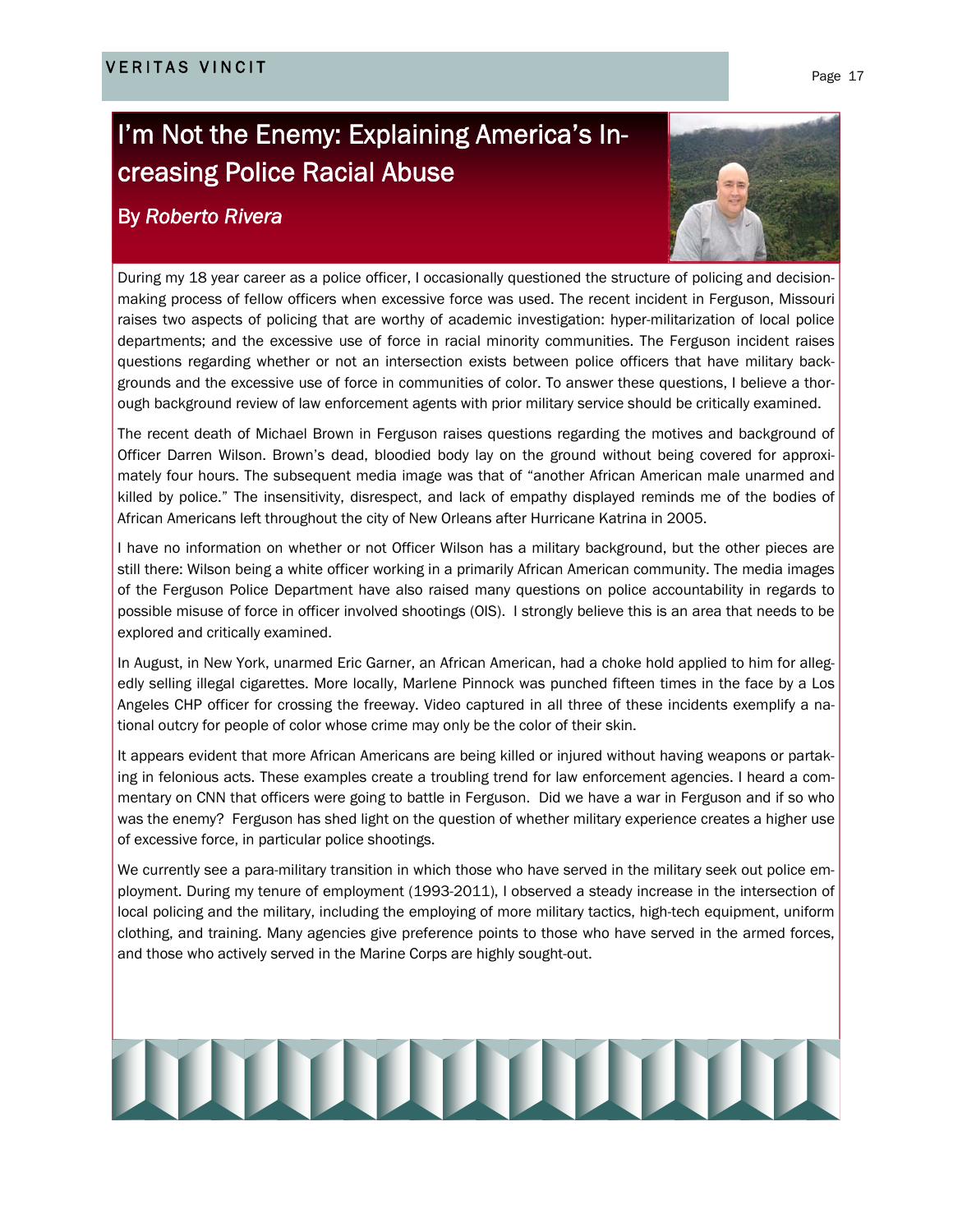If we are to correct what appears to be a phenomenon of officer involved shootings of people of color, we need to examine the entire structure and hiring practices of police departments. For those who have served and trained in the military, threat levels for the use of lethal force changes when they are later hired by local police departments. The military employs "shoot to kill" in its training of recruits. Law enforcement academies train in the use of deadly force as a rationale to "shoot to stop the threat." However, there is no de-escalation training provided for former military personnel as they transition from military to local civilian law enforcement.

Once hired and assigned to a police academy, recruits are subject to a para-military stress academy where they are emotionally broken-down. In the police academy, a para-military adversarial attitude of "Us versus them" arises where those who are perceived to be the enemy become the enemy. The model is further expressed when citizens are perceived as the enemy as I saw during my employment.

It was recently reported that a possible six to ten shots including two shots to the head mortally wounded Michael Brown. In police academy training this is called a "double tap" and it is the firing of two successive shots to the head or to the upper torso. Two head shots are considered 'kill shots" and represents an increased death threat to the police officer. This perceived threat is escalated to "shoot to kill" rather than "shoot to stop the threat" that police departments use as policy procedure. The media coverage of witness accounts challenges the Ferguson Police Department's original statement by their police chief that "Brown was shot a couple of times."

In an "Us versus Them" environment, an agent of the law can construe the slightest observed threat as rationale to use deadly force. In many occurrences with no known threat, the rationale to use deadly force is used by agents with the expressed reason, "they were reaching for an unknown object in their pockets, and I feared he had a weapon." This rationale for the use of deadly force is often used by officers who have not seen a visible weapon.

Furthermore, I found it quite common to hear officers speaking of working "where the action is." I noticed many of the most aggressive recruits migrated to law enforcement stations where there was a higher concentration of people of color. These areas tend to have a higher incidence of crime and officer involved shootings. Therefore, mention of the migration of zealous recruits to areas of lower economic status, and areas with higher proportions of ethnic minorities led to increased police vigilance and consequent conflict.

It is plausible that due to the high volume of media coverage, Ferguson, Missouri could be the 'Rodney King moment' for police departments in 2014 and the public recognition of police excessive use of force. It is an event that could impact and affect the hiring practices of police officers across our nation, officers hired to mirror the demographics of the city they serve. Perhaps we can then move away from a racial divide where citizens of color are not seen as the enemy.



 'Protecting and Serving' Ferguson, MO, USA, 13 August 2014 Photo Source: http://www.msnbc.com/rachel-maddow-show/police-militarization-draws-bipartisan-senate-scrutiny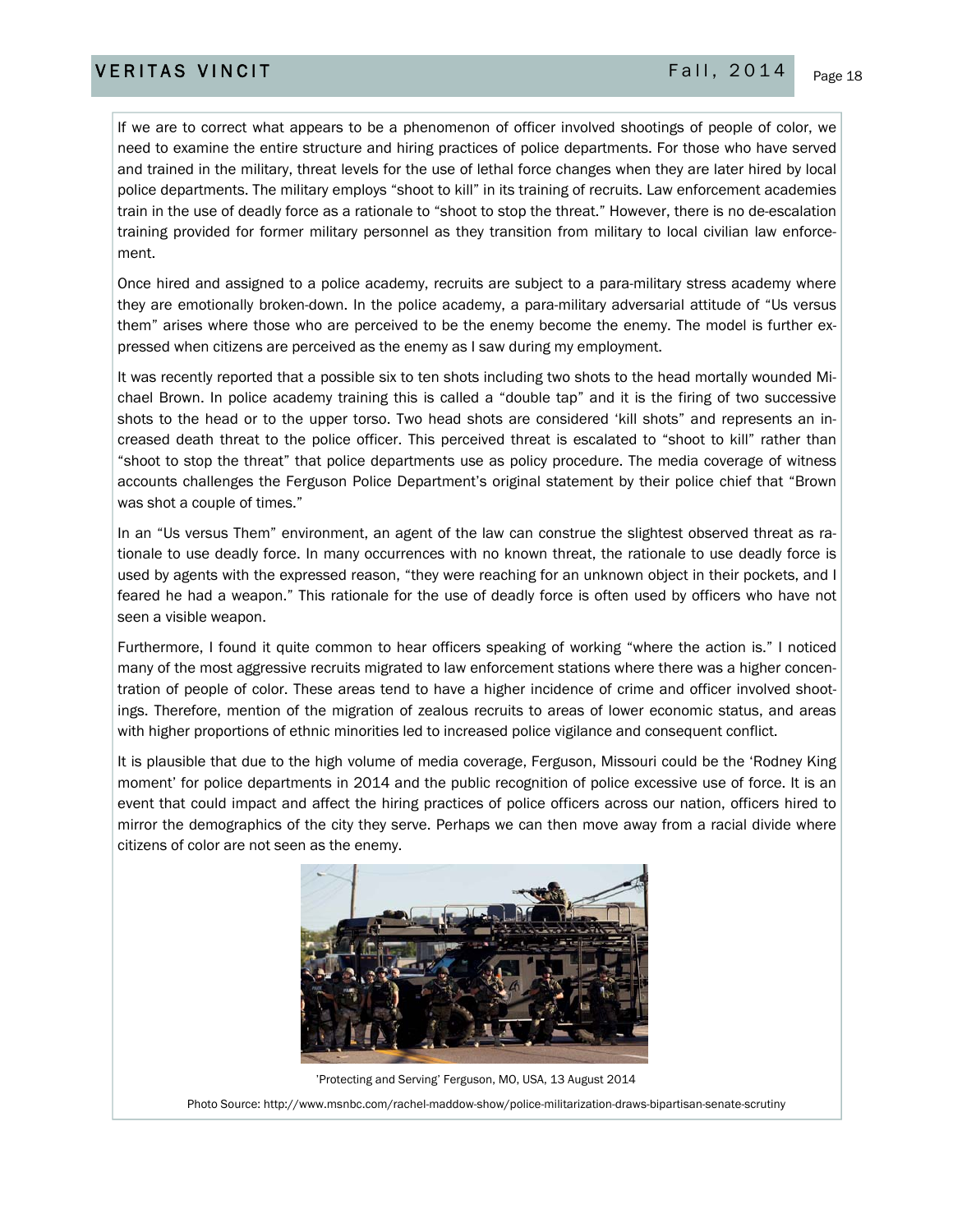The 110th Annual Meeting of American Sociological Association will take place August 22-25, 2015 in Chicago, Illinois at the Hilton Chicago and Hilton Palmer House. Call for papers will be published in October 2014 at the organization's website. Please contact **www.asanet.org** for program information and paper submission deadlines.

The 86th Annual Meeting of the Pacific Sociological Association will be held in Long Beach, California, from April 1-4, 2015 at the Hyatt Regency Long Beach. Visit http://pacificsoc.typepad.com/psa2015/ for further information, including paper submission guidelines, deadlines, and travel. PSA provides competitive travel grants for graduate and undergraduate students.

The Society for the Study of Social Problems (SSSP) will hold its 2015 (65th) Annual Conference from August 21-23 at the Radisson Blu Aqua Hotel in Chicago, Illinois. For further information, consult the meeting website at http://www.sssp1.org/index.cfm/m/605/2015\_Annual\_Meeting/.

The American Society of Criminology (ASC) holds its 2015 Annual Meeting in Washington, DC from November 18-21. Membership, registration, and related information are available at the ASC website http:// www.asc41.com/.

The American Public Health Association will hold its 142nd annual meeting and exposition in New Orleans, Louisiana on the 15th to 19th November 2014. Further information is available elsewhere: http:// www.apha.org/

The American Political Science Association holds its 111th Annual Meeting and Exposition, September 3-6, 2015 in San Francisco, California. For more on the APSA and the conference, see http://www.apsanet.org/

The Population Association of America holds its annual conference in at the Hilton San Diego Bayfront from April 30 to May 2 in San Diego, California. The call for papers is available at http://paa2015.princeton.edu/. Details on membership, conference registration, jobs, and various announcements are available at the PAA website http://www.populationassociation.org/

The 40th Annual Conference of the Mid-South Sociological Association will be in Mobile, Alabama from November 5-8, 2014. Meetings will be held at the Renaissance Mobile Riverview Plaza Hotel. Student membership of the MSSA is \$20 per year, and it includes subscription to *Sociological Spectrum*, the official journal of the association. Further details are available at the associations website http:// www.midsouthsoc.org/conference/2014-annual-conference/

The 2015 annual meetings of the Canadian Population Society will be held at the Congress of the Humanities and Social Sciences at the University of Ottawa (in the nation's capital). For more on the society, visit their website at http://www.canpopsoc.ca/

Join the North Central Sociological Association for their 90th Annual Conference, April 9-12, 2015 in Hyatt at the Arcade, Cleveland, Ohio. Visit the NCSA at http://www.ncsanet.org/2015-annual-meeting

The 12th conference of the European Sociological Association takes place from 25 to 28 August, 2015 in Prague, the Czech Republic. Call for papers and other details at available at the ESA website: http:// www.europeansociology.org/

The California Sociological Association will hold its 25th annual meeting at the Mission Inn, Riverside from November 7 to 8, 2014. For related information, please visit the CSA website at http://www.cal-soc.org/ Contact Dr. Christopher Chase-Dunn at **Christopher.Chase-Dunn@ucr.edu**.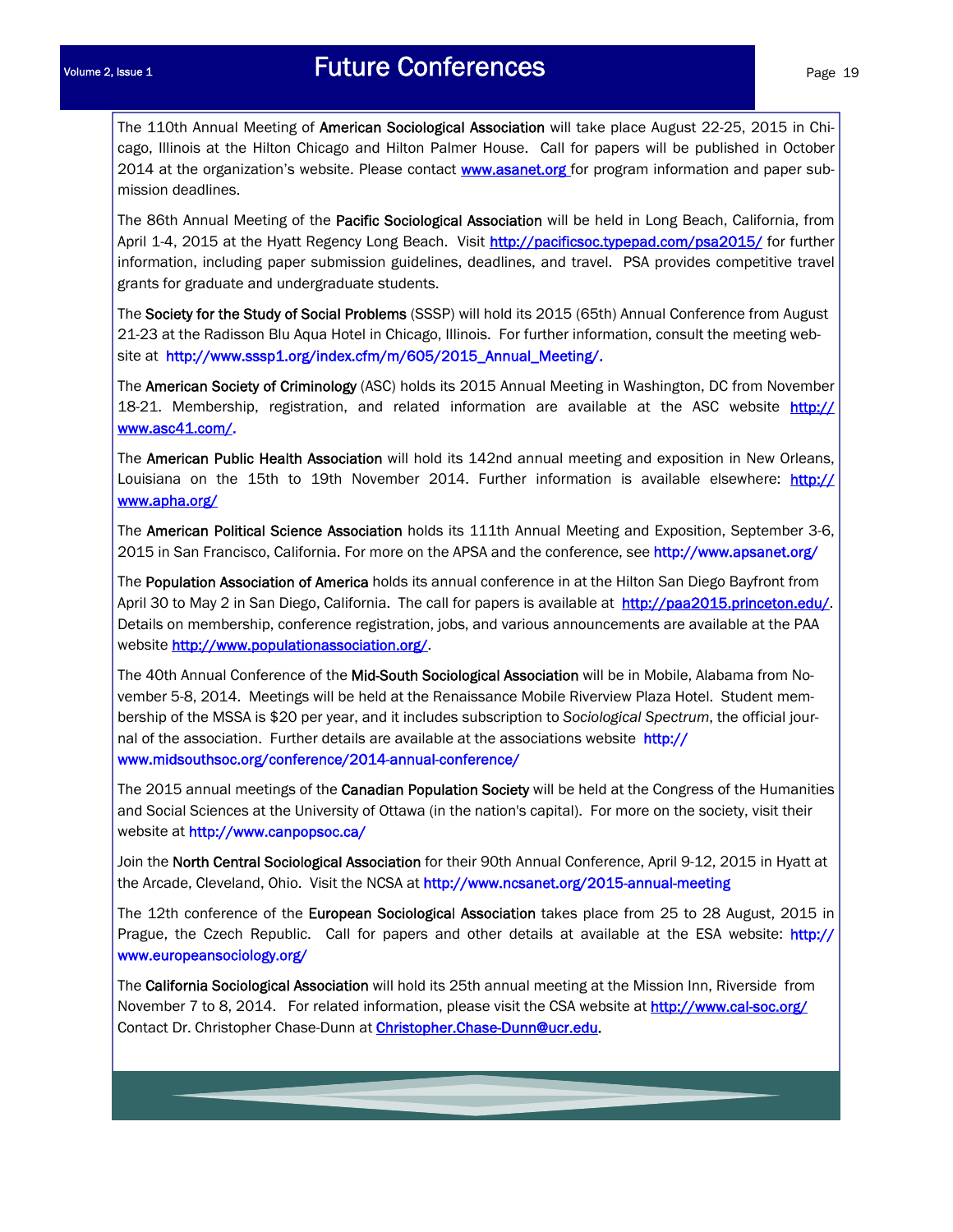### Adam Messinger (PhD, 2010)

Recent news: My wife (Marina Messinger) and I were very fortunate to have our first child, Daniel Simon Messinger, born 2-24-2014!

2011-2012: Post-doctoral position with University of Illinois at Chicago's Interdisciplinary Center for Research on Violence

2012-present: Assistant Professor (tenure-track) in the Justice Studies Dept. at Northeastern Illinois University (in Chicago)

Research focus: LGBTQ intimate partner violence, teen dating violence, sexual violence, child abuse, youth violence interventions

Recent awards: NEIU Summer Research Stipend (2013); NEIU Research Communities Grant (2014); NEIU Research Excellence Award (2014)

### Recent publications:

Messinger, A.M. (2014). Marking 35 Years of Same-sex Intimate Partner Violence Research: Lessons and Future Directions. In Peterson, D. and V.R. Panfil (Eds.) *The Handbook of LGBT Communities, Crime, and Justice*, pp. 65-85. Springer Science + Business Media Publishing.

Messinger, A.M. (2012). Teaching Content Analysis through Harry Potter. *Teaching Sociology, 40*(4), 360- 367.

Messinger, A.M. (2011). Invisible Victims: Same-Sex Intimate Partner Violence in the National Violence Against Women Survey. *Journal of Interpersonal Violence, 26*(11), 2228-2243.

Messinger, A.M., Davidson, L., & V. Rickert. (2011). IPV Among Adolescent Reproductive Health Clinic Patients: The Role of Relationship Communication. *Journal of Interpersonal Violence, 26*(9), 1851-1867. Messinger, A.M., Fry, D.A., Rickert, V., Catallozzi, M., & L.L. Davidson. (2014). Extending Johnson's Intimate Partner Violence Typology: Lessons from an Adolescent Sample. *Violence Against Women*. DOI: 10.1177/1077801214546907.

Messinger, A.M., Nieri, T., Villar, P., & Luengo, M.A. (2012). Acculturation Stress and Bullying Among Immigrant Youths in Spain. *Journal of School Violence, 9*(4), 306-322.

Messinger, A.M., Rickert, V.I., Fry, D.A., Lessel, H., & Davidson, L.L. (2012). Revisiting the Role of Communication in Adolescent Intimate Partner Violence. *Journal of Interpersonal Violence, 27*(14), 2851-2866.

Risser, H.J., Messinger, A.M., Fry, D.A., Davidson, L.L., & P.A. Schewe. (2013). Do maternal and paternal mental illness and substance abuse predict treatment outcomes for children exposed to violence? *Child Care in Practice, 19*(3), 221-236.

Schewe, P., Risser, H., & A.M. Messinger. (2013). Safe from the Start: Evaluating Interventions for Children Exposed to Violence. *Journal of Child and Adolescent Trauma, 22*(1), 67-86.

The Department invites our many alumni to send us their news and other stories, including any transitions. We are interested in hearing from you, and knowing what has happened since graduation from UCR. Please send information to Dr. Alexandra Maryanski (Alumni Affairs) using the following email address: Alexandra.maryanski@ucr.edu

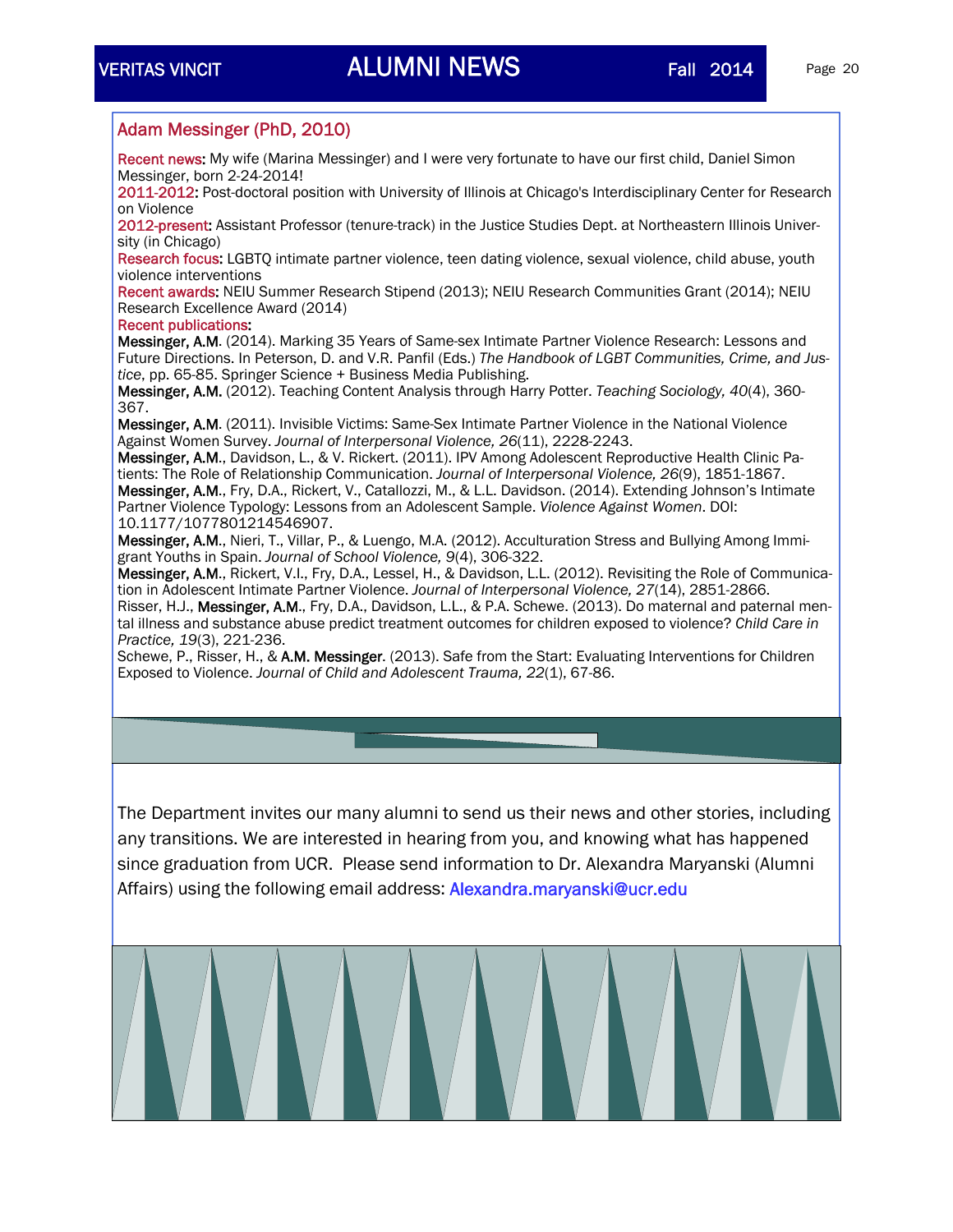## Why Fund Sociology?

The Sociology Department welcomes gifts to help support our programs, maintain department facilities and to fund undergraduate and graduate research and scholarships. So reach out to the next generation of sociology students today and tomorrow by enriching their educational experience. The goal of sociology is to offer a firstclass education for all our students. And you can play an important role in making this happen. We will be deeply grateful for your support and all gifts are tax deductible. Simply visit our web site at www.sociology.ucr.edu. You may also donate by check. Please make payable to UCR Foundation, and designate Sociology on the memo line. Mail to:

UC Riverside Foundation, University of California

P.O. Box 112, Riverside, CA 92502-0112

Whether giving by credit card or check, please include your name and address so we can personally thank you. Thanks for your generosity!